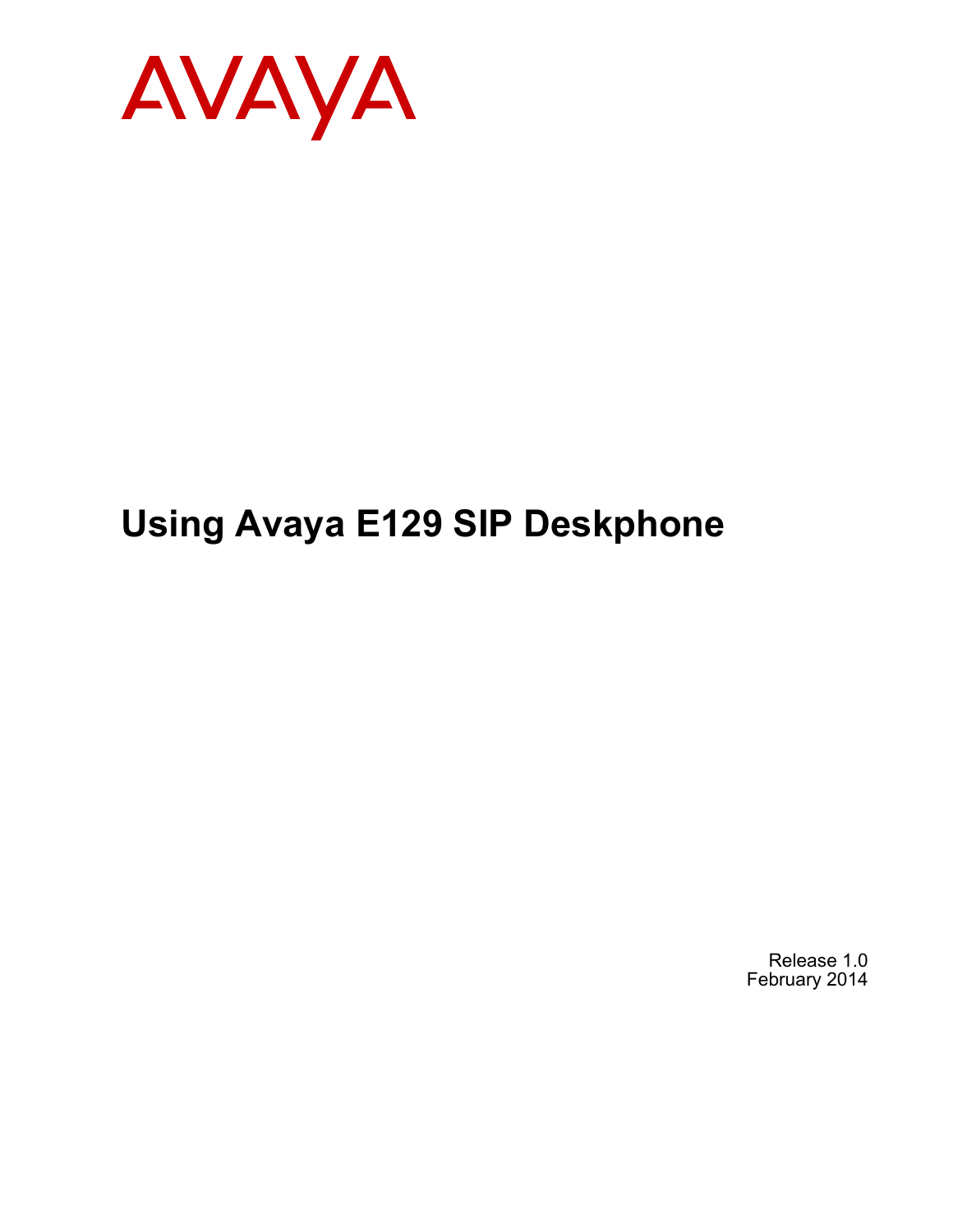<span id="page-1-0"></span>All Rights Reserved.

#### **Notice**

While reasonable efforts have been made to ensure that the information in this document is complete and accurate at the time of printing, Avaya assumes no liability for any errors. Avaya reserves the right to make changes and corrections to the information in this document without the obligation to notify any person or organization of such changes.

#### **Documentation disclaimer**

"Documentation" means information published by Avaya in varying mediums which may include product information, operating instructions and performance specifications that Avaya may generally make available to users of its products and Hosted Services. Documentation does not include marketing materials. Avaya shall not be responsible for any modifications, additions, or deletions to the original published version of documentation unless such modifications, additions, or deletions were performed by Avaya. End User agrees to indemnify and hold harmless Avaya, Avaya's agents, servants and employees against all claims, lawsuits, demands and judgments arising out of, or in connection with, subsequent modifications, additions or deletions to this documentation, to the extent made by End User.

#### **Link disclaimer**

Avaya is not responsible for the contents or reliability of any linked websites referenced within this site or documentation provided by Avaya. Avaya is not responsible for the accuracy of any information, statement or content provided on these sites and does not necessarily endorse the products, services, or information described or offered within them. Avaya does not guarantee that these links will work all the time and has no control over the availability of the linked pages.

#### **Warranty**

Avaya provides a limited warranty on Avaya hardware and software. Refer to your sales agreement to establish the terms of the limited warranty. In addition, Avaya's standard warranty language, as well as information regarding support for this product while under warranty is available to Avaya customers and other parties through the Avaya Support website: [http://support.avaya.com](http://support.avaya.com/) or such successor site as designated by Avaya. Please note that if you acquired the product(s) from an authorized Avaya Channel Partner outside of the United States and Canada, the warranty is provided to you by said Avaya Channel Partner and not by Avaya.

#### **Licenses**

THE SOFTWARE LICENSE TERMS AVAILABLE ON THE AVAYA WEBSITE, [HTTP://SUPPORT.AVAYA.COM/LICENSEINFO](http://support.avaya.com/LicenseInfo) OR SUCH SUCCESSOR SITE AS DESIGNATED BY AVAYA, ARE APPLICABLE TO ANYONE WHO DOWNLOADS, USES AND/OR INSTALLS AVAYA SOFTWARE, PURCHASED FROM AVAYA INC., ANY AVAYA AFFILIATE, OR AN AVAYA CHANNEL PARTNER (AS APPLICABLE) UNDER A COMMERCIAL AGREEMENT WITH AVAYA OR AN AVAYA CHANNEL PARTNER. UNLESS OTHERWISE AGREED TO BY AVAYA IN WRITING, AVAYA DOES NOT EXTEND THIS LICENSE IF THE SOFTWARE WAS OBTAINED FROM ANYONE OTHER THAN AVAYA, AN AVAYA AFFILIATE OR AN AVAYA CHANNEL PARTNER; AVAYA RESERVES THE RIGHT TO TAKE LEGAL ACTION AGAINST YOU AND ANYONE ELSE USING OR SELLING THE SOFTWARE WITHOUT A LICENSE. BY INSTALLING, DOWNLOADING OR USING THE SOFTWARE, OR AUTHORIZING OTHERS TO DO SO, YOU, ON BEHALF OF YOURSELF AND THE ENTITY FOR WHOM YOU ARE INSTALLING, DOWNLOADING OR USING THE SOFTWARE (HEREINAFTER REFERRED TO INTERCHANGEABLY AS "YOU" AND "END USER"), AGREE TO THESE TERMS AND CONDITIONS AND CREATE A BINDING CONTRACT BETWEEN YOU AND AVAYA INC. OR THE APPLICABLE AVAYA AFFILIATE ("AVAYA").

Avaya grants you a license within the scope of the license types described below, with the exception of Heritage Nortel Software, for which the scope of the license is detailed below. Where the order documentation does not expressly identify a license type, the applicable license will be a Designated System License. The applicable number of licenses and units of capacity for which the license is granted will be one (1), unless a different number of licenses or units of capacity is specified in the documentation or other materials available to you. "Software" means Avaya's computer programs in object code, provided by Avaya or an Avaya Channel Partner, whether as stand-alone products, pre-installed , or remotely accessed on hardware products, and any upgrades, updates, bug fixes, or modified versions thereto. "Designated Processor" means a single stand-alone computing device. "Server" means a Designated Processor that hosts a software application to be accessed by multiple users. "Instance" means a single copy of the Software executing at a particular time: (i) on one physical machine; or (ii) on one deployed software virtual machine ("VM") or similar deployment.

#### **License types**

Basic IPT License.

#### **Copyright**

Except where expressly stated otherwise, no use should be made of materials on this site, the Documentation, Software, Hosted Service, or hardware provided by Avaya. All content on this site, the documentation, Hosted Service, and the Product provided by Avaya including the selection, arrangement and design of the content is owned either by Avaya or its licensors and is protected by copyright and other intellectual property laws including the sui generis rights relating to the protection of databases. You may not modify, copy, reproduce, republish, upload, post, transmit or distribute in any way any content, in whole or in part, including any code and software unless expressly authorized by Avaya. Unauthorized reproduction, transmission, dissemination, storage, and or use without the express written consent of Avaya can be a criminal, as well as a civil offense under the applicable law.

#### **Third Party Components**

"Third Party Components" mean certain software programs or portions thereof included in the Software or Hosted Service may contain software (including open source software) distributed under third party agreements ("Third Party Components"), which contain terms regarding the rights to use certain portions of the Software ("Third Party Terms"). As required, information regarding distributed Linux OS source code (for those Products that have distributed Linux OS source code) and identifying the copyright holders of the Third Party Components and the Third Party Terms that apply is available in the Documentation or on Avaya's website at: [http://support.avaya.com/](http://support.avaya.com/Copyright) [Copyright](http://support.avaya.com/Copyright) or such successor site as designated by Avaya. You agree to the Third Party Terms for any such Third Party Components

#### **Preventing Toll Fraud**

"Toll Fraud" is the unauthorized use of your telecommunications system by an unauthorized party (for example, a person who is not a corporate employee, agent, subcontractor, or is not working on your company's behalf). Be aware that there can be a risk of Toll Fraud associated with your system and that, if Toll Fraud occurs, it can result in substantial additional charges for your telecommunications services.

#### **Avaya Toll Fraud intervention**

If you suspect that you are being victimized by Toll Fraud and you need technical assistance or support, call Technical Service Center Toll Fraud Intervention Hotline at +1-800-643-2353 for the United States and Canada. For additional support telephone numbers, see the Avaya Support website: <http://support.avaya.com> or such successor site as designated by Avaya. Suspected security vulnerabilities with Avaya products should be reported to Avaya by sending mail to: securityalerts@avaya.com.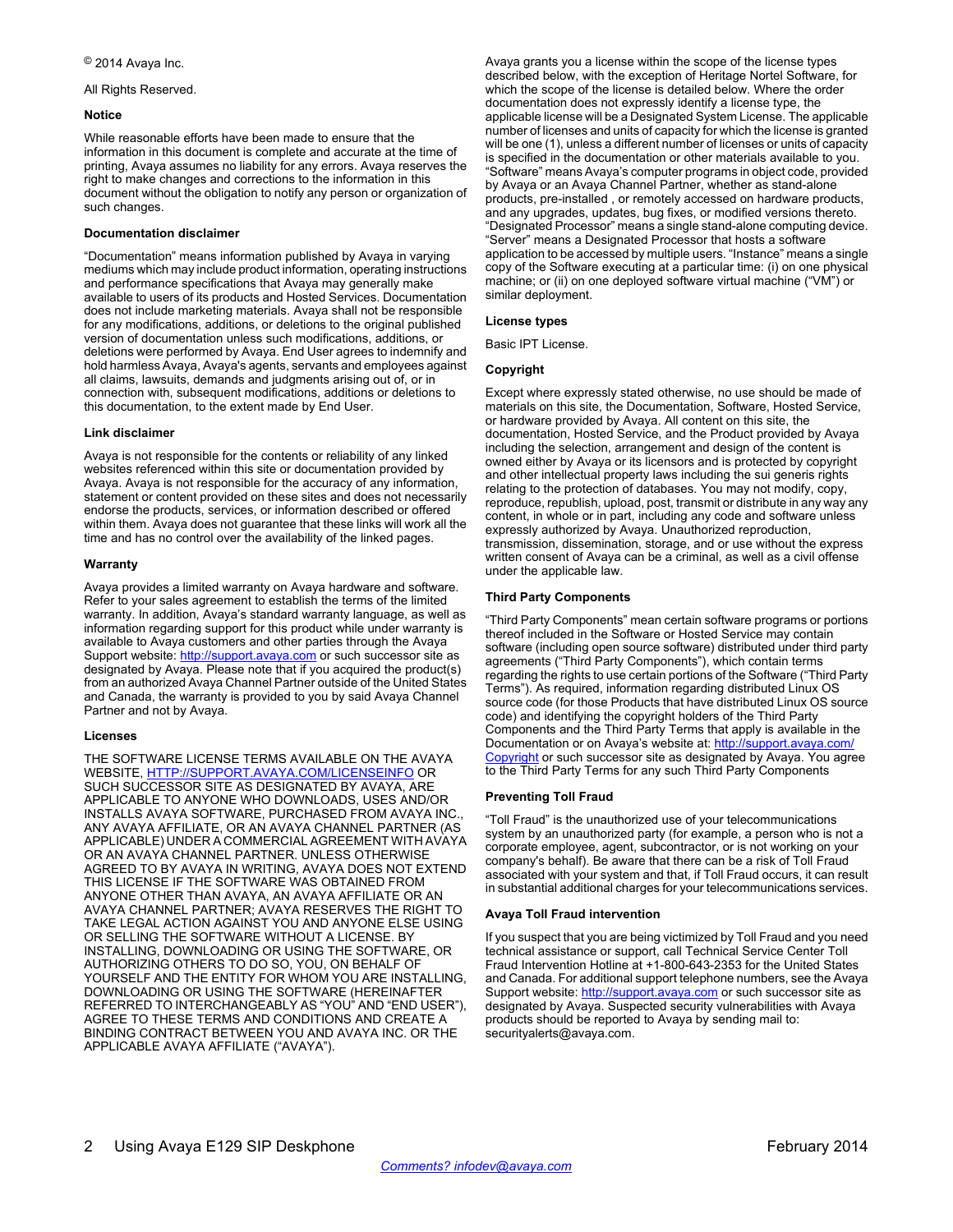#### **Trademarks**

The trademarks, logos and service marks ("Marks") displayed in this site, the Documentation, Hosted Service(s), and Product(s) provided by Avaya are the registered or unregistered Marks of Avaya, its affiliates, or other third parties. Users are not permitted to use such Marks without prior written consent from Avaya or such third party which may own the Mark. Nothing contained in this site, the Documentation, Hosted Service(s) and Product(s) should be construed as granting, by implication, estoppel, or otherwise, any license or right in and to the Marks without the express written permission of Avaya or the applicable third party.

Avaya is a registered trademark of Avaya Inc.

All non-Avaya trademarks are the property of their respective owners. Linux<sup>®</sup> is the registered trademark of Linus Torvalds in the U.S. and other countries.

#### **Downloading Documentation**

For the most current versions of Documentation, see the Avaya Support website: <http://support.avaya.com>, or such successor site as designated by Avaya.

#### **Contact Avaya Support**

See the Avaya Support website:<http://support.avaya.com>for Product or Hosted Service notices and articles, or to report a problem with your Avaya Product or Hosted Service. For a list of support telephone numbers and contact addresses, go to the Avaya Support website: <http://support.avaya.com>(or such successor site as designated by Avaya), scroll to the bottom of the page, and select Contact Avaya Support.

#### **Federal Communications Commission (FCC) Interference Statement**

This equipment has been tested and found to comply with the limits for a Class B digital device, pursuant to Part 15 of the FCC rules. These limits are designed to provide reasonable protection against harmful interference in a residential installation. This equipment generates, uses, and can radiate radio frequency energy and, if not installed and used in accordance with the instructions, may cause harmful interference to radio communications. However, there is no guarantee that interference will not occur in a particular installation. If this equipment does cause harmful interference to radio or television reception, which can be determined by turning the equipment off and on, the user is encouraged to try to correct the interference by one of the following measures:

- Reorient or relocate the receiving antenna.
- Increase the separation between the equipment and receiver.
- Connect the equipment into an outlet on a circuit different from that to which the receiver is connected.
- Consult the dealer or an experienced radio/TV technician for help.

This device complies with Part 15 of the FCC Rules. Operation is subject to the following two conditions: (1) This device may not cause harmful interference, and (2) this device must accept any interference received, including interference that may cause undesired operation.

FCC Caution: Any changes or modifications not expressly approved by the party responsible for compliance could void the user's authority to operate this equipment.

#### **FCC/Industry Canada Radiation Exposure Statement**

This device complies with the FCC's and Industry Canada's RF radiation exposure limits set forth for the general population (uncontrolled environment) and must not be co-located or operated in conjunction with any other antenna or transmitter.

#### **US/Canada**

Hearing Aid Compatibility (HAC) as per FCC Part 68 This equipment complies with the CE Marking requirements.

#### **Canada**

This Class B digital apparatus complies with Canadian ICES-003. Cet appareil numérique de la classe B est conforme à la norme NMB-003 du Canada.

#### **Australia Warning**

The handset receiver contains magnetic devices that can attract small metallic objects. Care should be taken to avoid personal injury.

#### **EU Countries**

This device complies with the essential requirements and other relevant provisions of Directive 1999/5/EC. A copy of the Declaration may be obtained from http://support.avaya.com or Avaya Inc., 211 Mt. Airy Road, Basking Ridge, NJ 07920 USA.

#### **Japan VCCI-Class B statement**

This is a Class B product based on the standard of the VCCI Council. If this is used near a radio or television receiver in a domestic environment, it may cause radio interference. Install and use the equipment according to the instruction manual.

#### **DenAn Power Cord Regulatory Notice for Japan**

### /\ Warning

Please be careful of the following while installing the equipment:

- · Please only use the Connecting cables, power cord, AC adaptors shipped with the equipment or specified by Avaya to be used with the equipment. If you use any other equipment, it may cause "failures, malfunctioning or first?
- · Pinver cords shipped with this equipment must not be used with any other equipment. In case the above guidelines are not followed, it may lead to death or severe injury.

#### ∧ ∎⊪

本製品を安全にご確用語くため、以下のことにご注意ください。

- 接続ケーブル、電源コード、ADアダプタなどの部品は、必ず製品に掲載されております 添付品または指定品をご使用ください。添付品·指定品以外の部品をご使用になると放電 や動作不良。火災の原因となることがあります。
- 同様されております付属の電源コードを他の機器には使用しないでください。
- 上記注意事項を守らないと、死亡や大怪我など人身事故の落因となることがあります。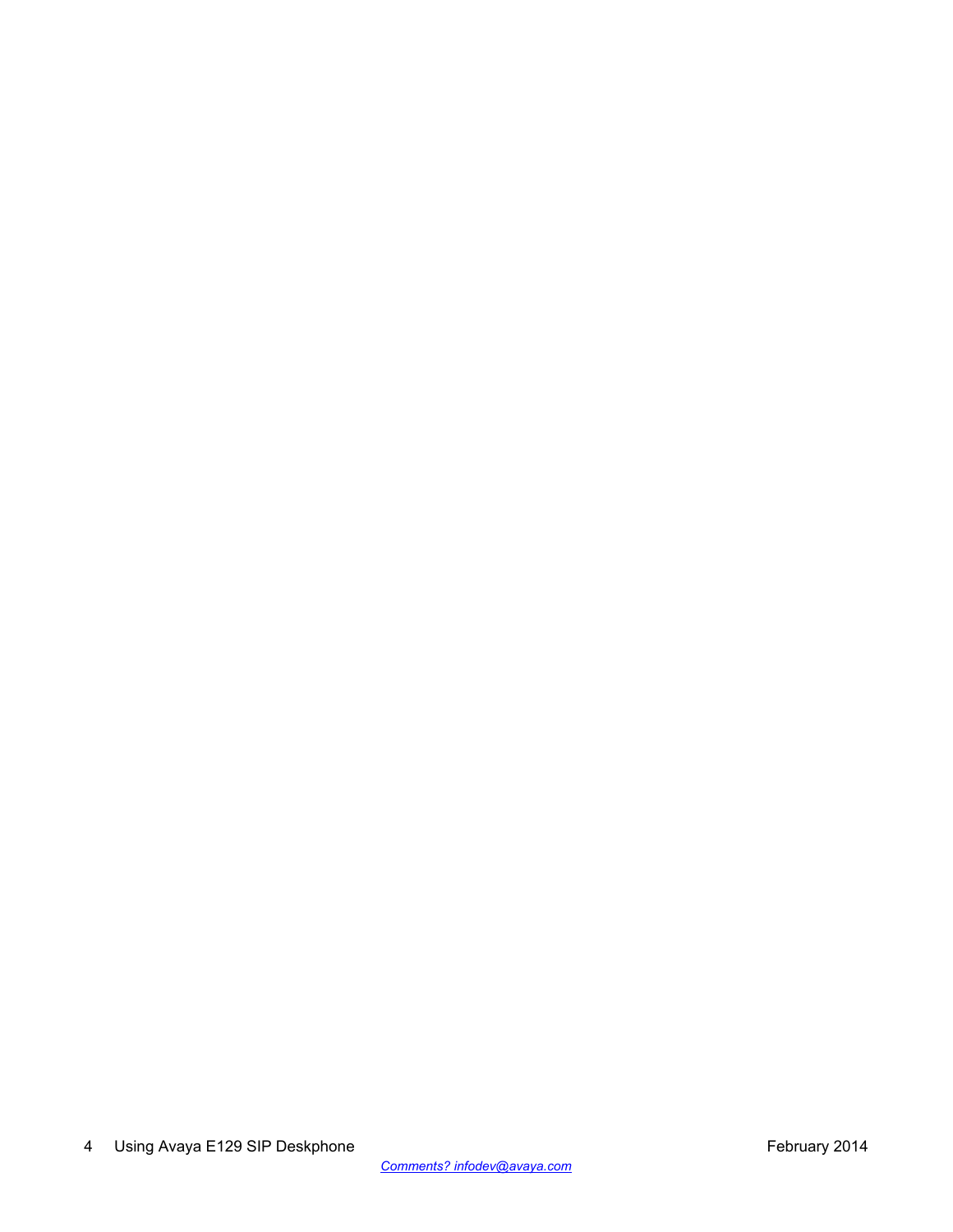#### **Contents**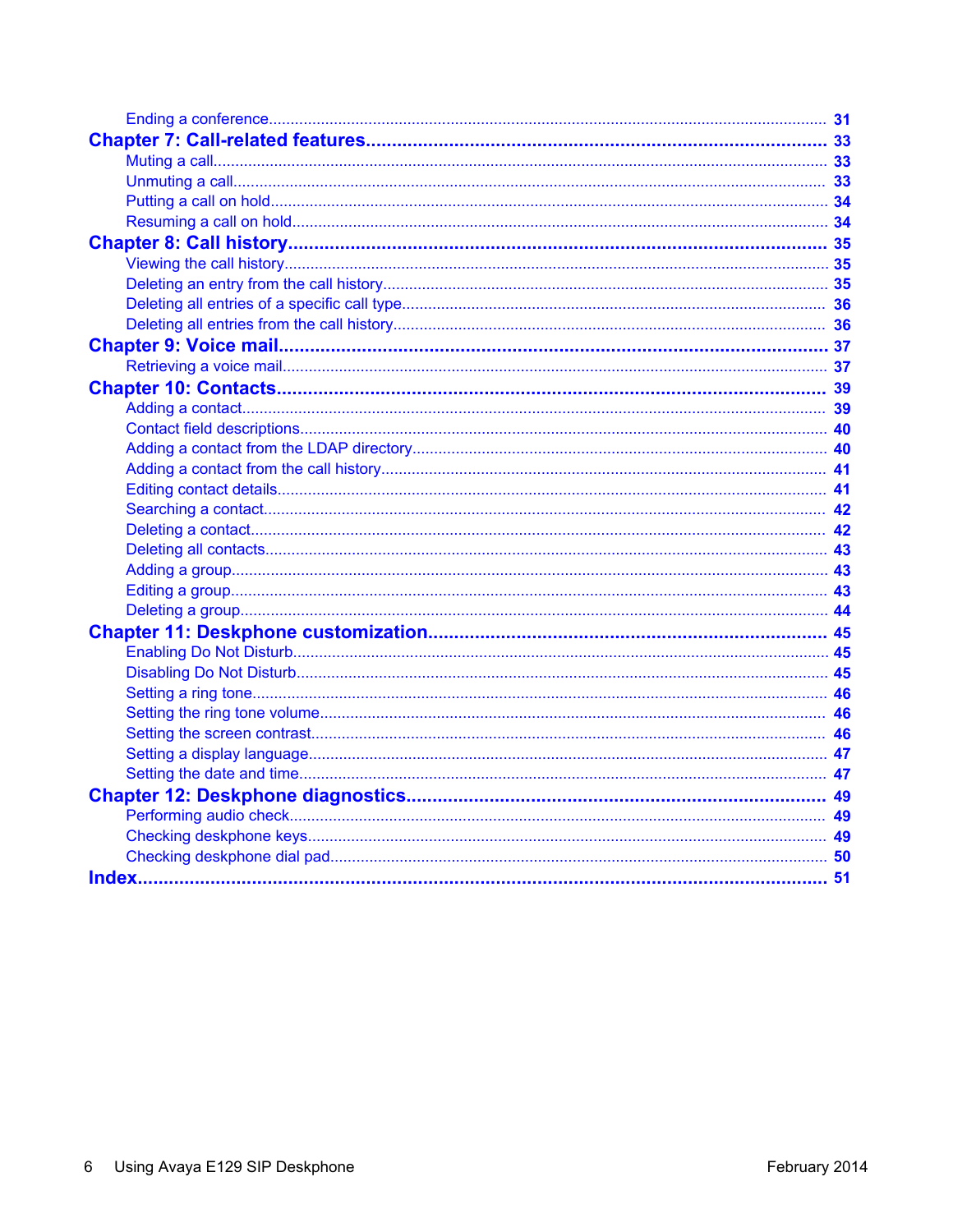# <span id="page-6-0"></span>**Chapter 1: Introduction**

## **Purpose**

This document describes how to use AvayaE129 SIP Deskphone features in Avaya Aura® Communication Manager and IP Office environments.

### **Intended audience**

This document is intended for people who want to learn how to use product features and capabilities.

# **Support**

Visit the Avaya Support website at <http://support.avaya.com> for the most up-to-date documentation, product notices, and knowledge articles. You can also search for release notes, downloads, and resolutions to issues. Use the online service request system to create a service request. Chat with live agents to get answers to questions, or request an agent to connect you to a support team if an issue requires additional expertise.

## **Related resources**

### **Documentation**

| <b>Document</b><br>number | <b>Title</b> | Use this document to: | <b>Audience</b> |
|---------------------------|--------------|-----------------------|-----------------|
| Using                     |              |                       |                 |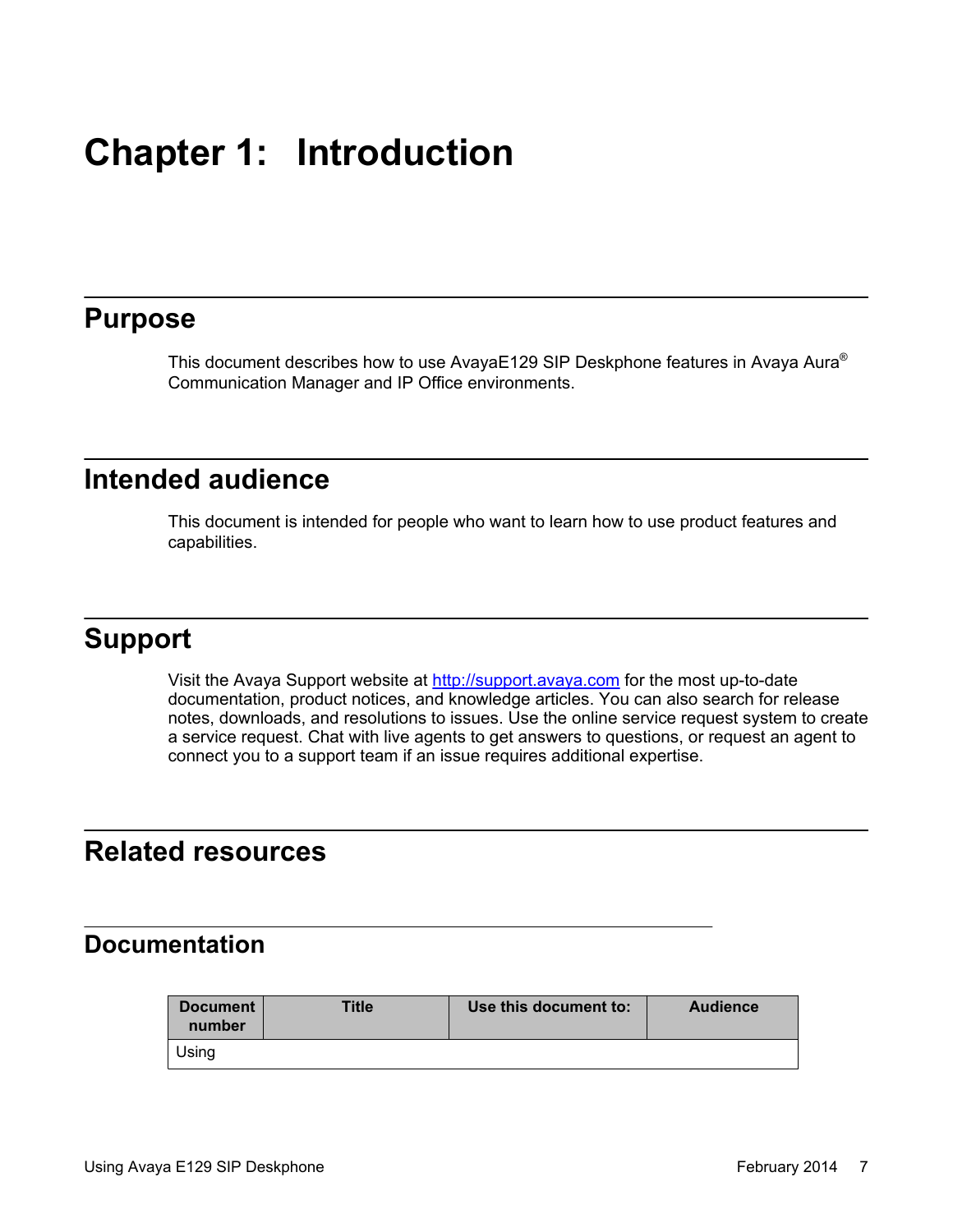| <b>Document</b><br>number | <b>Title</b>                                              | Use this document to:                                                              | <b>Audience</b>                         |
|---------------------------|-----------------------------------------------------------|------------------------------------------------------------------------------------|-----------------------------------------|
| 16-604369                 | Administering<br>AvayaE129 SIP<br>Deskphone               | Administer configurations<br>and settings for Avaya<br>E129 SIP Deskphone.         | Users and<br>administrators             |
| 16-604373                 | Avaya E129 SIP<br>Deskphone Quick<br>Reference            | See frequently used tasks.                                                         | Users and<br>administrators             |
| Implementing              |                                                           |                                                                                    |                                         |
| 16-604370                 | Installing and Maintaining<br>Avaya E129 SIP<br>Deskphone | See the installation and<br>upgrade procedures for<br>Avaya E129 SIP<br>Deskphone. | Administrators and<br>network engineers |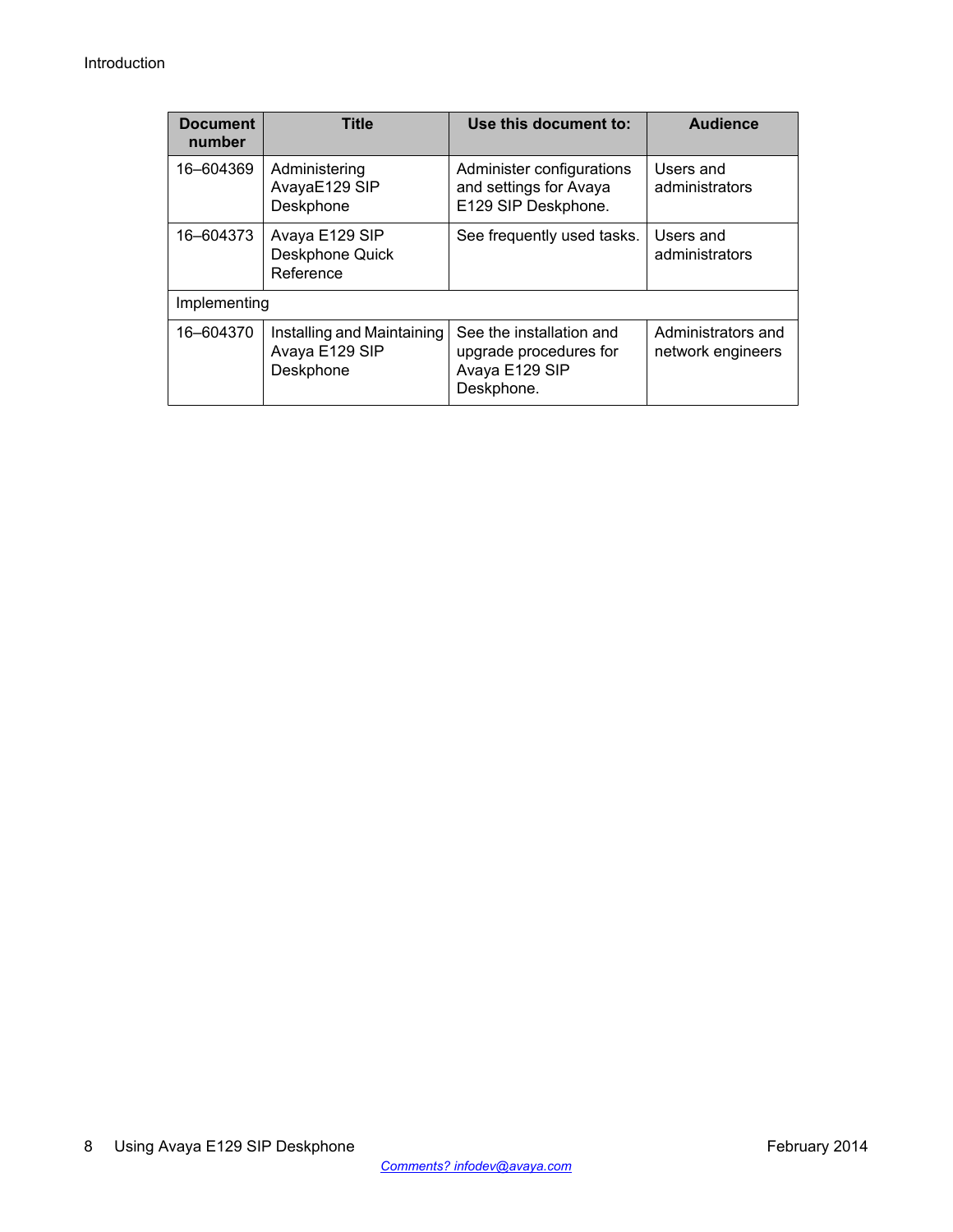# <span id="page-8-0"></span>**Chapter 2: Getting started**

## **Feature description**

Avaya E129 SIP Deskphone is a SIP-based IP phone that small-to-medium businesses can use for communication.

#### **Physical specifications**

- Two call appearances
- A 128 x 40 graphical LCD
- Three softkeys
- Dual network ports with integrated Power over Ethernet (PoE)
- Electronic Hook Switch (EHS) with a Plantronics headset

#### **Feature specifications**

- Call forwarding
- Call transferring
- Three-way conferencing
- Voice mail
- Deskphone customization
- Do not Disturb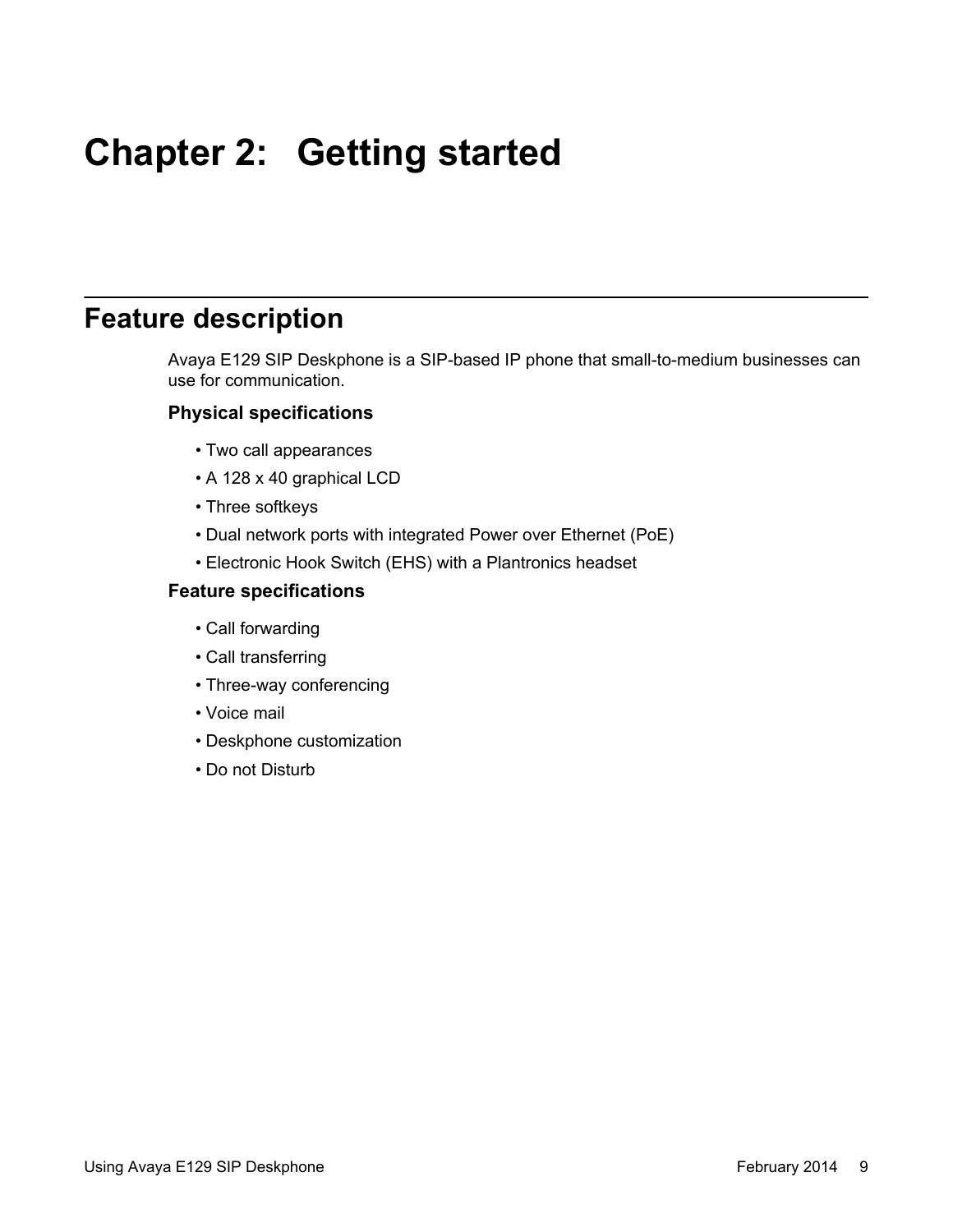# <span id="page-9-0"></span>**Connection ports**



**Figure 1: Connection ports at the back of the deskphone**

| <b>Number</b> | Port name | <b>Description</b>                                                                |
|---------------|-----------|-----------------------------------------------------------------------------------|
|               | <b>PC</b> | A 10/100–Mbps RJ45 port to connect to a personal<br>computer or a mobile computer |
| 2             | LAN       | A 10/100–Mbps RJ45 port to connect to PoE-supported<br>Ethernet                   |
| 3             | Power     | A 5–V DC port to connect to the power supply                                      |
| 4             | Handset   | An RJ9 port to connect the handset                                                |
| 5             | Headset   | An EHS-suported RJ9 port to connect to a Plantronics<br>headset                   |

## **Deskphone stand**

You can either wall mount your deskphone or attach the stand that Avaya provides.

The stand includes four hooks that fit into four slots in the rear of the deskphone.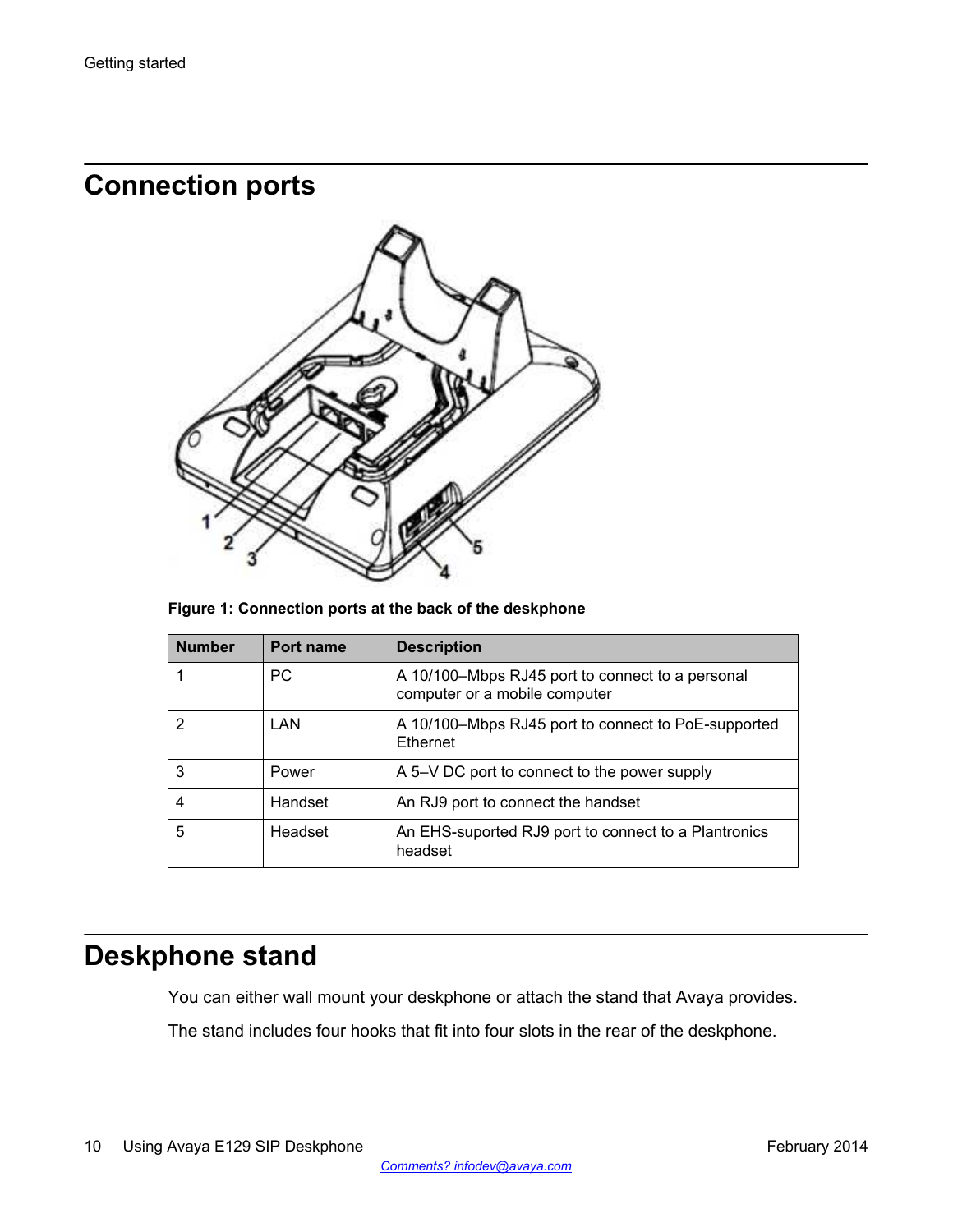<span id="page-10-0"></span>

### **Attaching the stand**

#### **Procedure**

- 1. Hold the stand with the arrows facing down and towards the side of the LAN and PC ports.
- 2. Insert the hooks on the side that does not have arrow marks into the upper two slots.
- 3. On the arrow-marked side, press the hooks and push down into the lower two slots.

The stand fits into the back of the deskphone.

### **Detaching the stand**

#### **Procedure**

On the arrow-marked side, press the hooks, and pull up from the lower two slots. The hooks in the upper two slots detach simultaneously.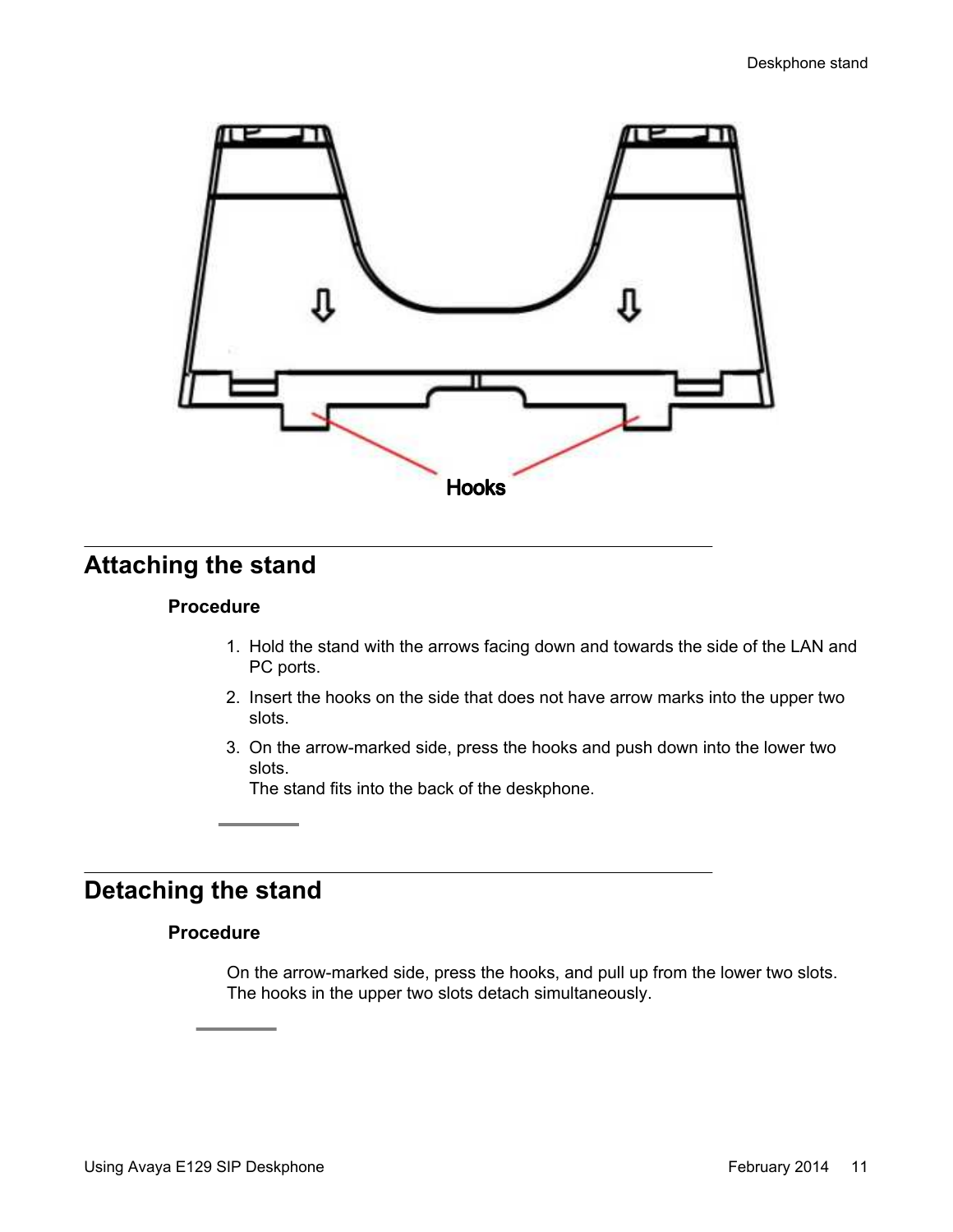# <span id="page-11-0"></span>**Button layout**



| <b>Number</b> | <b>Button name</b> | <b>Description</b>                                                                                       |
|---------------|--------------------|----------------------------------------------------------------------------------------------------------|
| 1             | Softkeys           | Display screen-specific commands.                                                                        |
| $\mathcal{P}$ | Phonebook          | Displays the contacts list.                                                                              |
| 3             | Transfer           | Transfers the call to the selected number.                                                               |
| 4             | Mute               | Mutes and unmutes the microphone.                                                                        |
| 5             | Speaker            | Activates and deactivates the speakerphone.                                                              |
| 6             | Volume             | Increases and decreases the volume.                                                                      |
| 7             | Call               | Dials the number that you enter.                                                                         |
| 8             | Flash              | Puts the current call on hold and brings up the second line<br>for dialing or answering the second call. |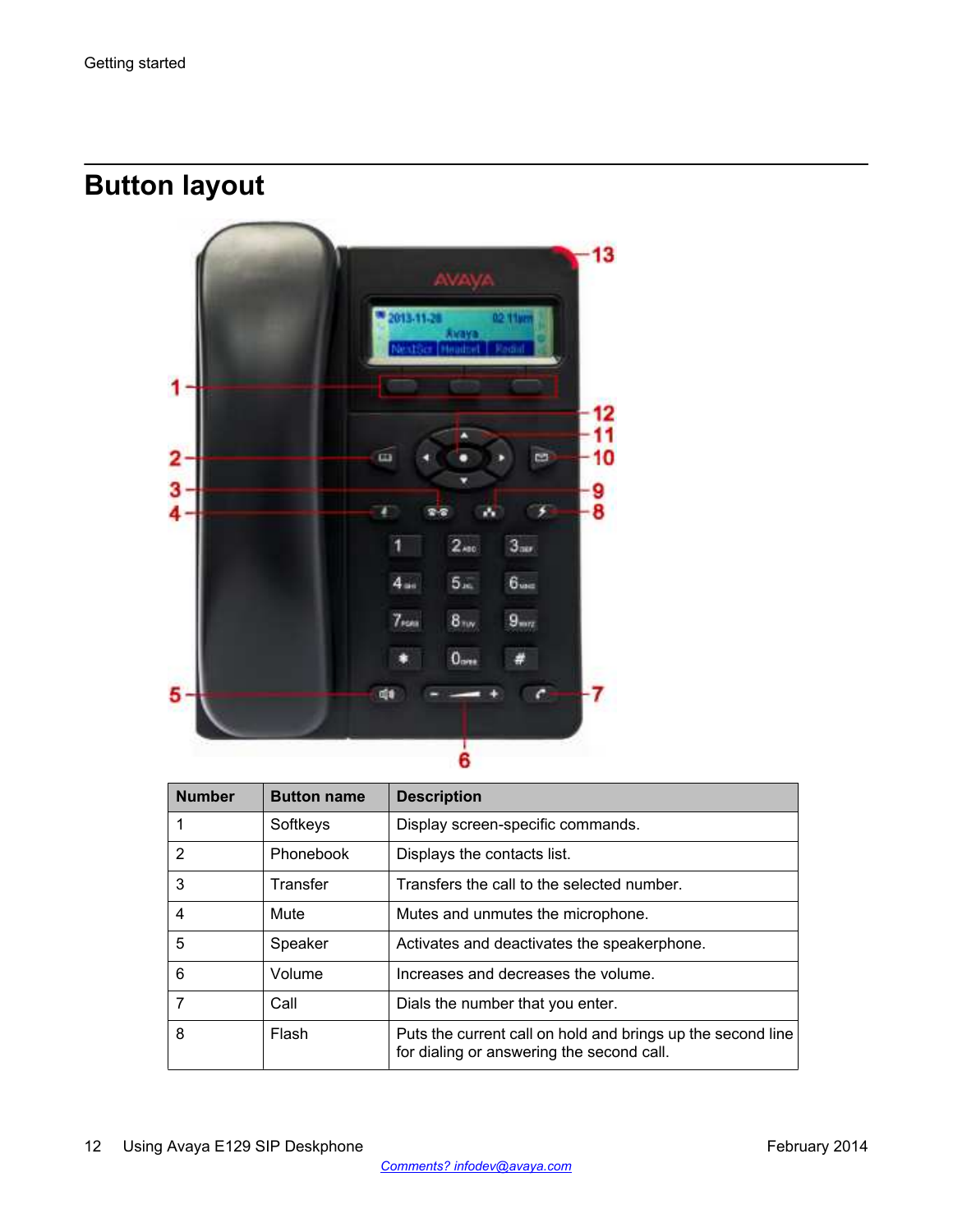<span id="page-12-0"></span>

| <b>Number</b> | <b>Button name</b>                              | <b>Description</b>                                                                                                                                           |
|---------------|-------------------------------------------------|--------------------------------------------------------------------------------------------------------------------------------------------------------------|
| 9             | Conference                                      | Starts the conference.                                                                                                                                       |
| 10            | Message                                         | Dials the voice mail server.                                                                                                                                 |
| 11            | Up, Down,<br>Right, and Left<br>navigation keys | Navigates between various menu options.<br>You can use the Left navigation key to perform the back<br>function that takes you one level up the menu options. |
| 12            | Menu                                            | Displays the menu or selects the highlighted option.                                                                                                         |
| 13            | Message<br>Waiting<br>Indicator                 | Turns red if you get a voice mail.                                                                                                                           |

# **Icons**

| <b>Icon</b> | <b>Name</b>       | <b>Description</b>                                                       |
|-------------|-------------------|--------------------------------------------------------------------------|
| ◡           | Not<br>registered | The deskphone is not registered to the SIP server.                       |
| Ξ           | Registered        | The deskphone is registered to the SIP server.                           |
| ↓           | Handset           | The handset is off-hook.                                                 |
|             | Speaker           | The speaker is enabled.                                                  |
| O           | Headset           | The headset is enabled.                                                  |
| $\bullet$   | Do not<br>disturb | The Do Not Disturb feature is enabled.                                   |
|             | Call forward I    | The Call Forward feature is enabled.                                     |
|             | Mute              | The deskphone is on mute.                                                |
|             | <b>SRTP</b>       | The deskphone is using Secure Real-time Transport Protocol<br>$(SRTP)$ . |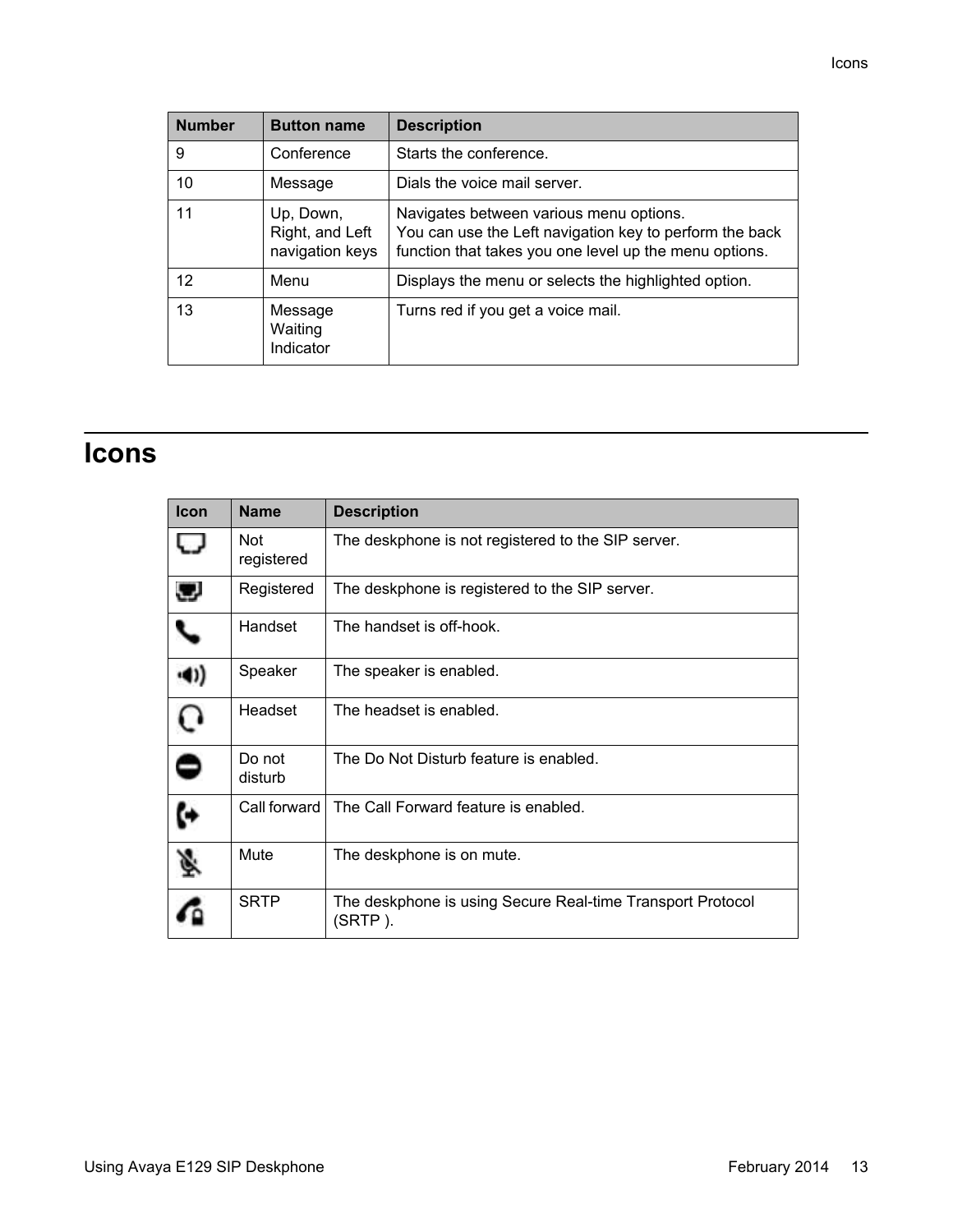# <span id="page-13-0"></span>**Logging in to the deskphone**

#### **Procedure**

- 1. In the **Username** field, enter the extension number.
- 2. Press the **OK** softkey.
- 3. In the **Password** field, enter the password.
- 4. Press the **OK** softkey.

#### **Result**

The deskphone logs in and displays the idle screen.

# **Logging out of the deskphone**

#### **About this task**

The deskphone does not forward calls in the logged out state even if you enabled the call forwarding feature. Instead, you can lock the deskphone. The deskphone continues to forward calls in the locked state.

#### **Procedure**

- 1. Press **Menu** > **LogOut**.
- 2. Press the **OK** softkey when the deskphone prompts for confirmation.

### **Locking the deskphone**

#### **Before you begin**

Ensure that the administrator enabled the feature for your deskphone.

#### **About this task**

Lock the deskphone if you are moving away from your desk and do not want anyone to use the deskphone in your absence. The emergency dialing feature is unavailable if the deskphone is locked.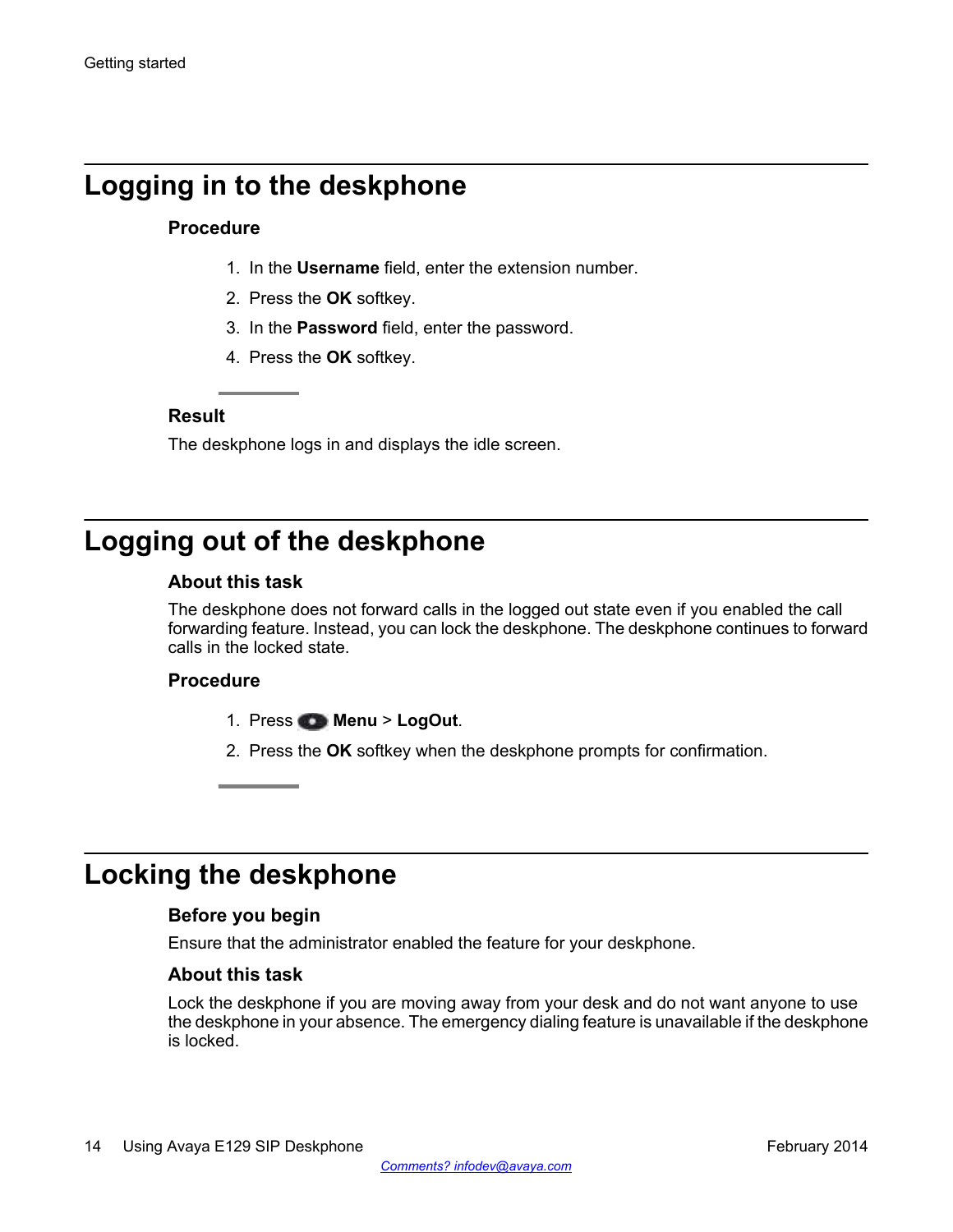#### <span id="page-14-0"></span>**Procedure**

Press the star (**\***) key for 4 seconds.

#### **Result**

The deskphone displays the message Keypad is locked.

# **Unlocking the deskphone**

- 1. Press the star (**\***) key for four seconds. The deskphone displays the **Password** field.
- 2. Enter the password to unlock the deskphone.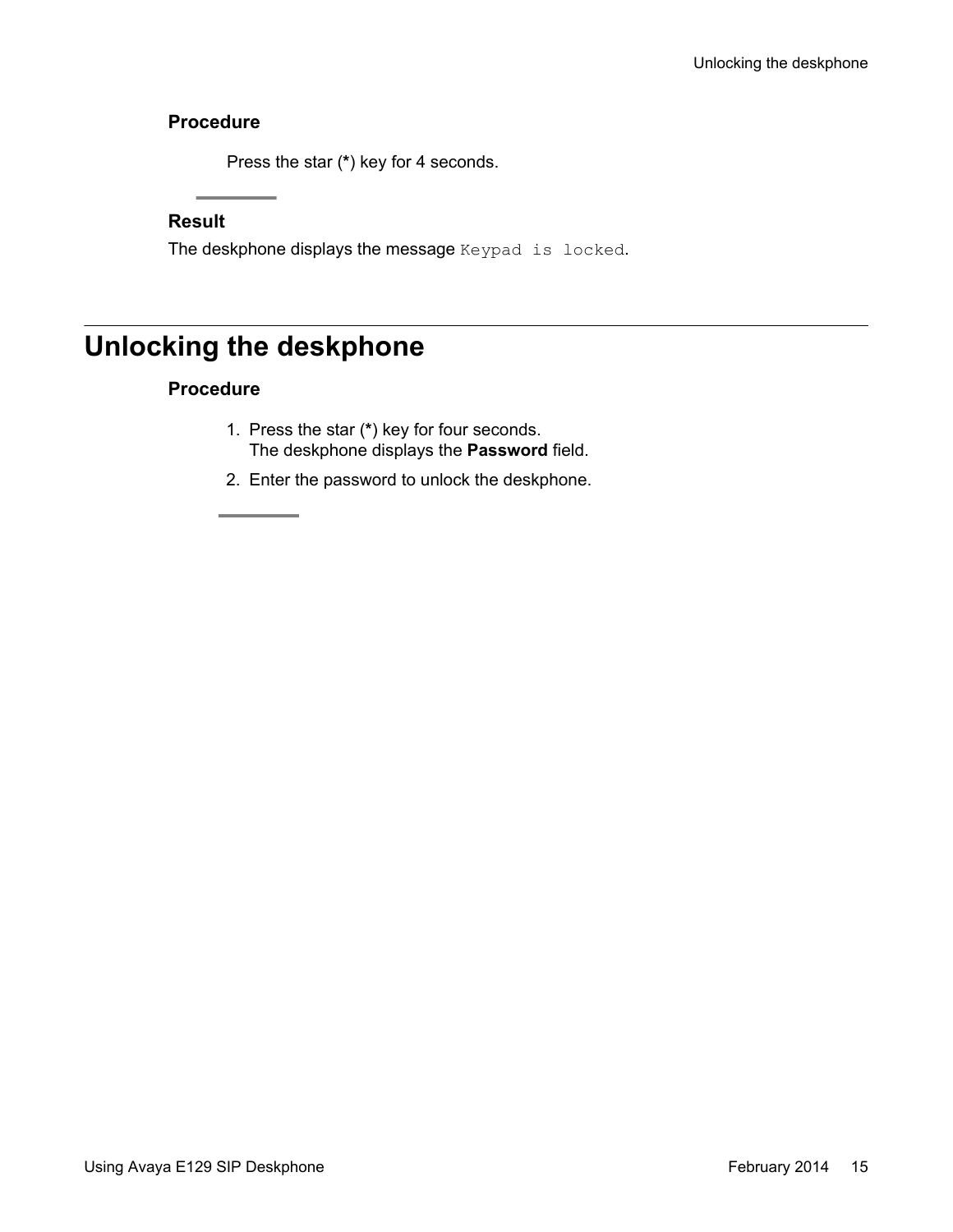Getting started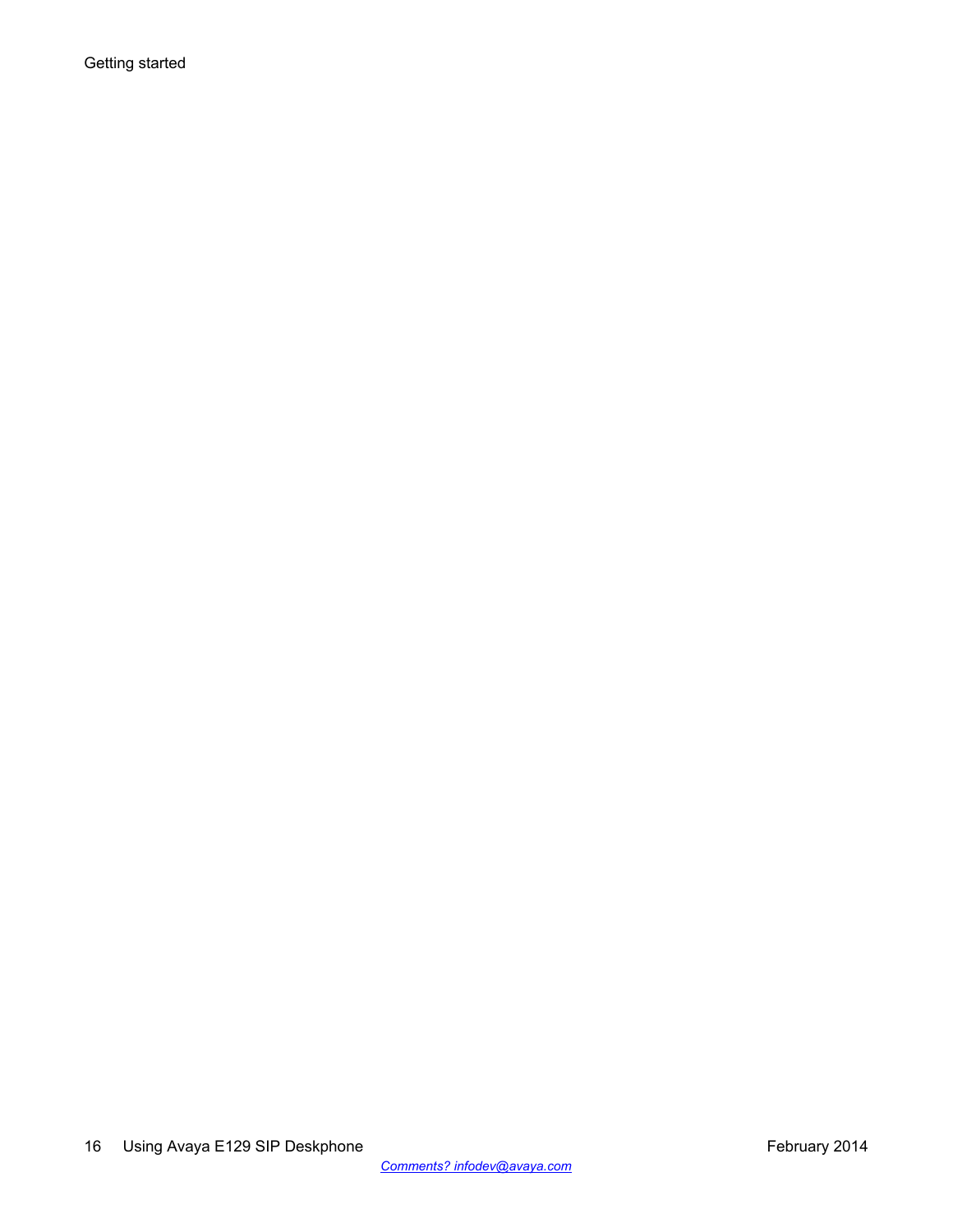# <span id="page-16-0"></span>**Chapter 3: Outgoing calls**

# **Making a call**

#### **Procedure**

- 1. Perform one of the following actions:
	- Lift the handset.
	- Press **Speaker**.
	- Press the **Headset** softkey.
- 2. Enter the phone number.
- 3. Press **Call**.

# **Moving between calls**

#### **Before you begin**

You must be on two calls simultaneously.

#### **Procedure**

1. Press **Flash**.

Your deskphone puts the current call on hold and resumes the other call.

2. To return to the previous call, press **Flash** again.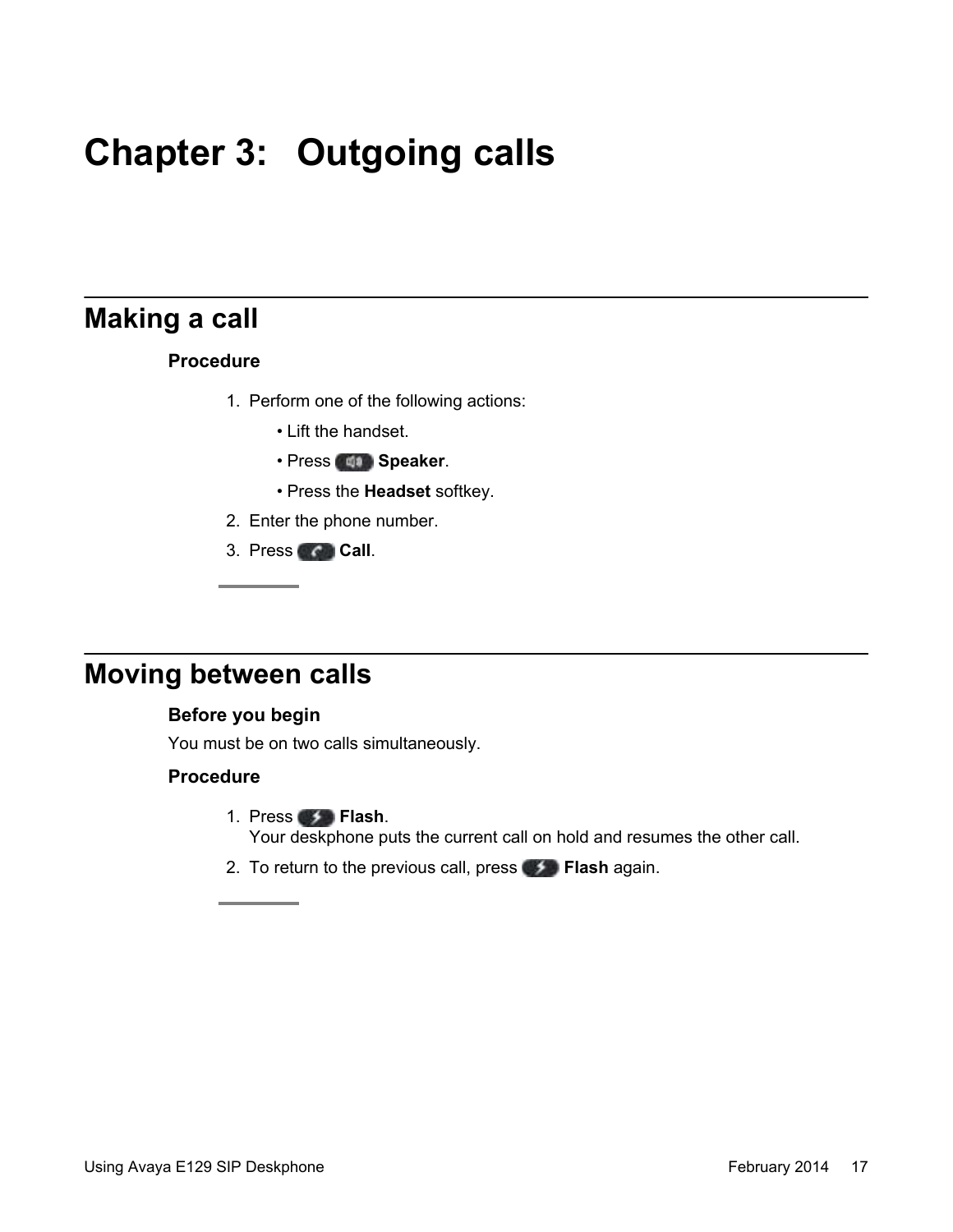# <span id="page-17-0"></span>**Making a call using on-hook dialing**

#### **Procedure**

- 1. Enter the phone number.
- 2. Perform one of the following actions:
	- Lift the handset.
	- Press **Speaker**.
	- Press the **Headset** softkey.
	- Press **Call**.

# **Making a call when on another call**

#### **About this task**

Use the following procedure to make another call when you are already on an active call. You can make only two calls simultaneously.

#### **Procedure**



- 2. Enter the phone number.
- 3. Press **Call**.

## **Making a call using the phone book**

#### **Before you begin**

You must have at least one entry in the phone book.

#### **Procedure**

1. Perform one of the following actions: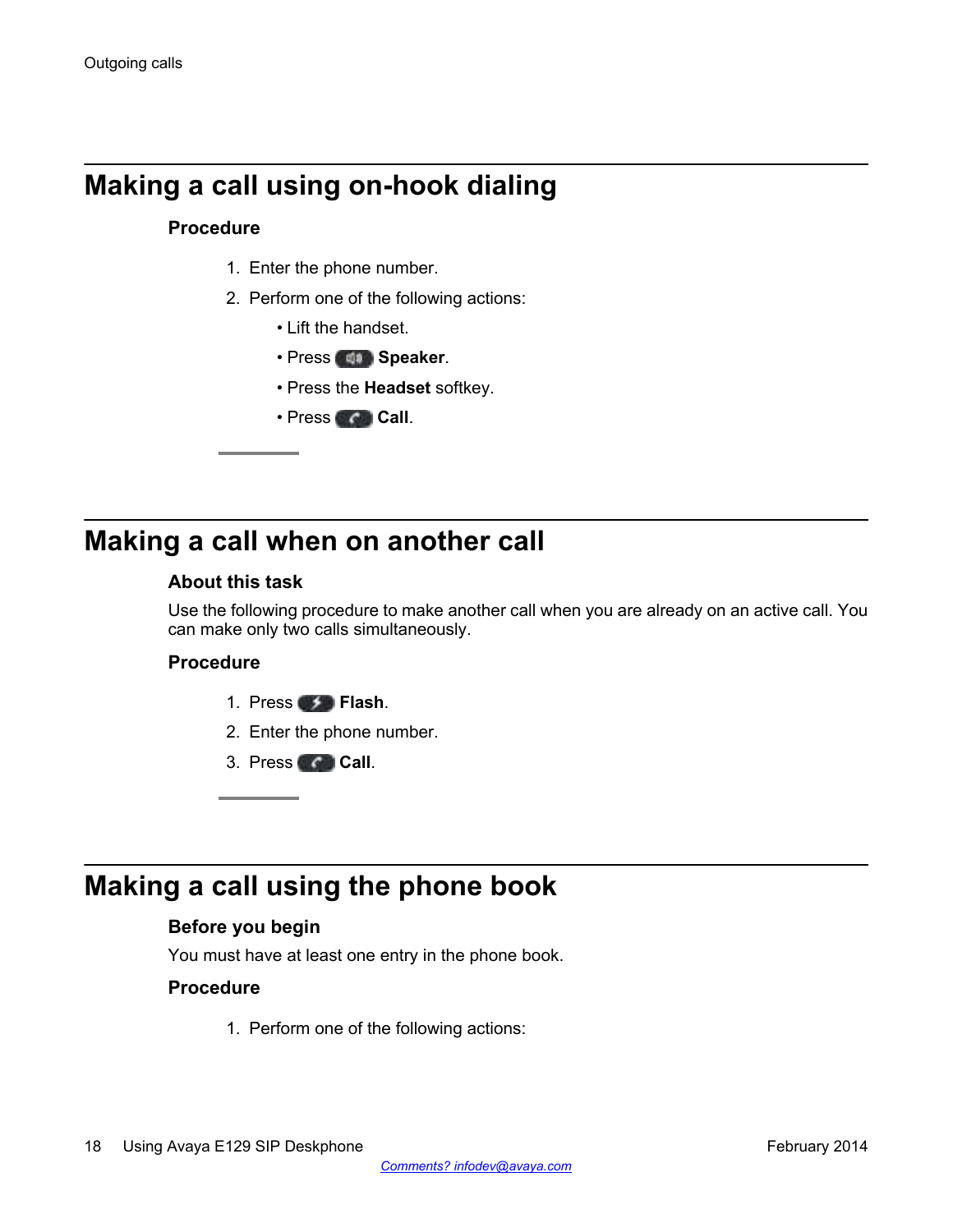- <span id="page-18-0"></span>• To select a contact from the phone book, press **Phonebook** > **Local Phonebook**.
- To select a contact from a group, press **Phonebook** > **Local Group**, and then select the required group.
- 2. Select the required contact.



# **Making a call using the LDAP directory**

#### **About this task**

Use the following procedure to make a call to a contact listed in the LDAP directory. Do not change the LDAP configurations as only your administrator can configure the LDAP settings.

#### **Procedure**

- 1. Press **Menu** > **LDAP Directory** > **Search**.
- 2. Enter the string or the number that you want to search.
- 3. Press the **OK** softkey. The deskphone displays all matching contacts.
- 4. Scroll and select the required contact.
- 5. Press the **Edit and Dial** softkey.
- 6. Edit the number if required, else press the **OK** softkey.

# **Making a call using the call history**

- 1. Press **Menu** > **Call History**.
- 2. Select from the following call types:
	- **Answered Calls**
	- **Dialed Calls**
	- **Missed Calls**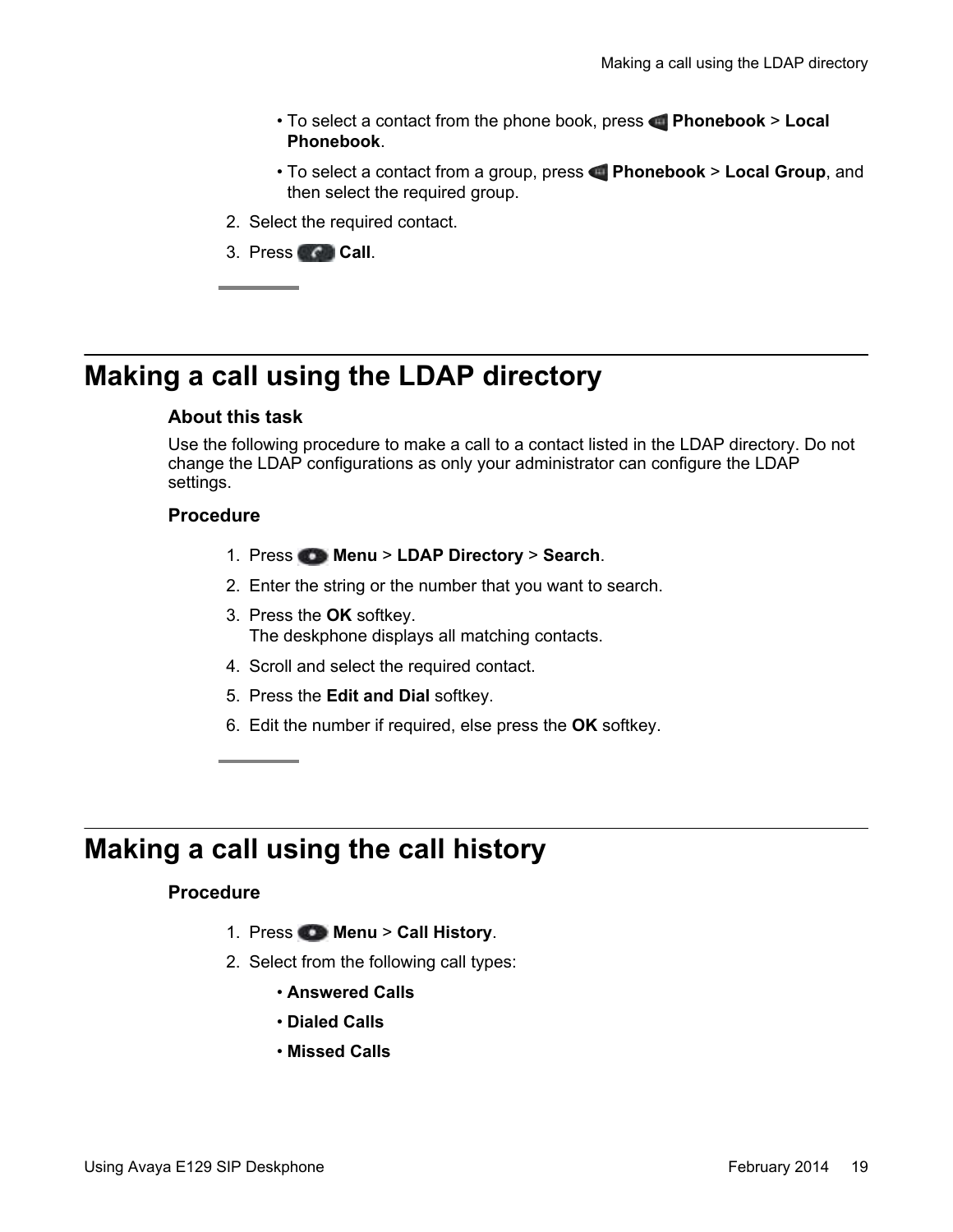#### • **Transferred Calls**

- <span id="page-19-0"></span>3. Select the required number.
- 4. Press **Call**.

## **Redialing the last dialed number**

#### **Procedure**

- 1. Perform one of the following actions:
	- Lift the handset.
	- Press **Con Speaker**.
	- Press the **Headset** softkey.
- 2. Press **Call**.

#### **Result**

The deskphone dials the last dialed number.

# **Making a call using off-hook autodialing**

#### **Before you begin**

Ensure that your administrator configured an autodial number for your deskphone.

#### **About this task**

Use the following procedure when you want the deskphone to call a preconfigured autodial number as soon as you lift the handset. You can make a frequently dialed number the autodial number. To call other numbers, use on-hook dialing.

#### **Procedure**

Perform one of the following actions:

- Lift the handset.
- Press **Speaker**.
- Press the **Headset** softkey.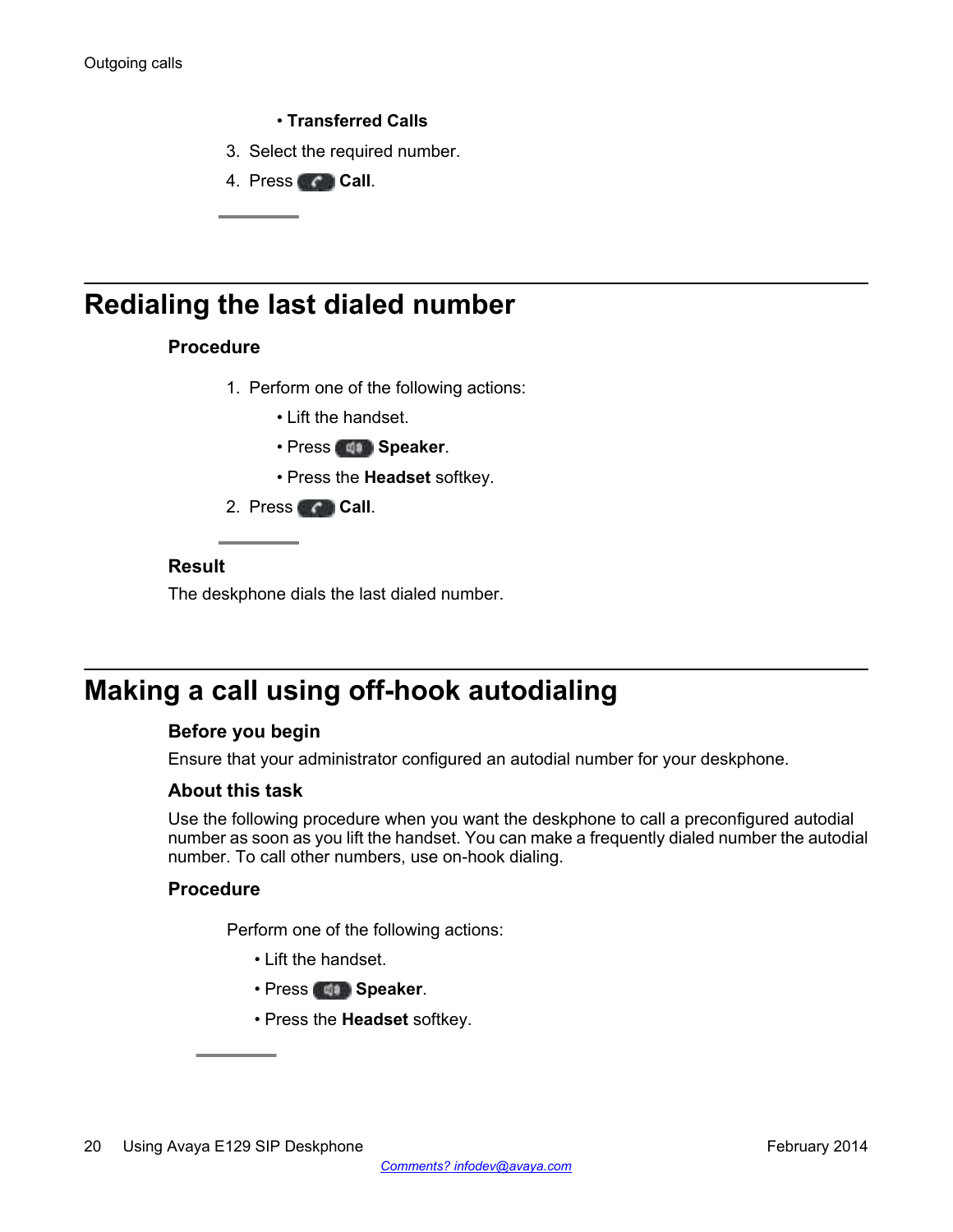#### <span id="page-20-0"></span>**Result**

The deskphone dials the number that your administrator configured as the autodial number.

# **Making an emergency call**

#### **Before you begin**

You must obtain the emergency number from your administrator.

#### **About this task**

Use the following procedure to dial an emergency number. The emergency dialing feature is unavailable if the deskphone is locked or in an unregistered state.

- 1. Perform one of the following actions:
	- Lift the handset.
	- Press **Cond Speaker**.
	- Press the **Headset** softkey.
- 2. Enter the emergency number.
- 3. Press **Call**.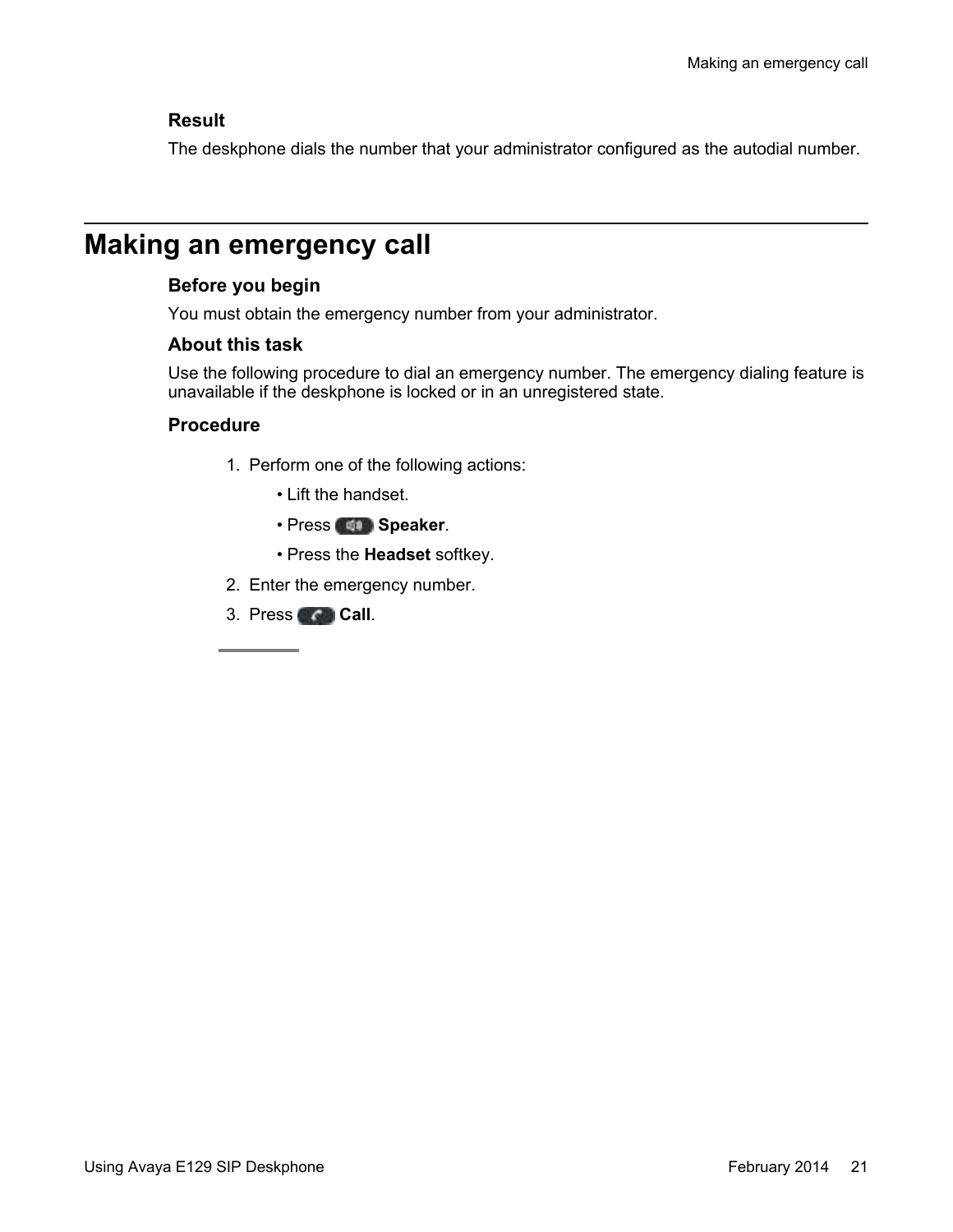Outgoing calls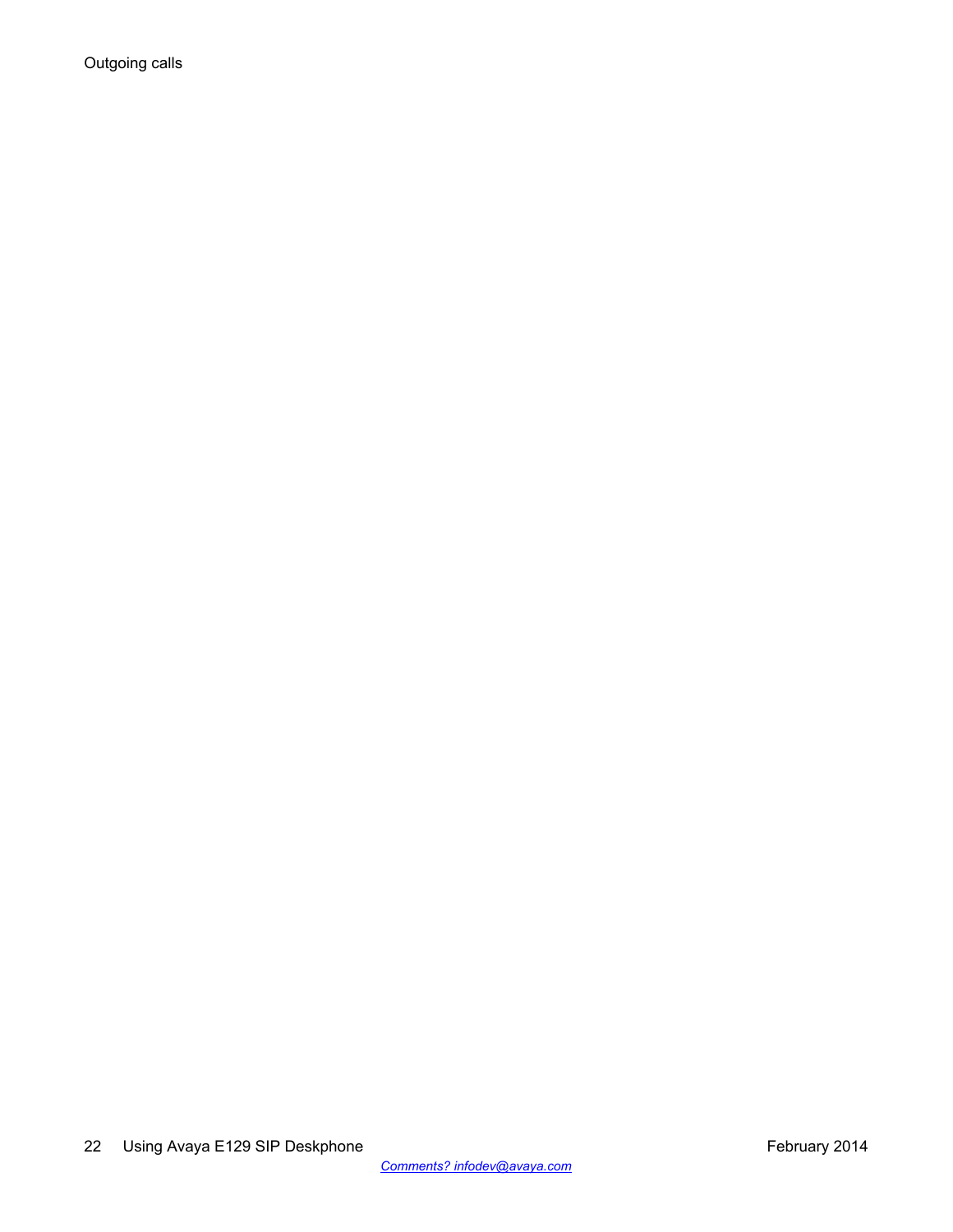# <span id="page-22-0"></span>**Chapter 4: Incoming calls**

### **Answering a call**

#### **Procedure**

Perform one of the following actions:

- Lift the handset.
- Press **Speaker**.
- Press the **Headset** softkey.
- Press the **Answer** sofkey

# **Rejecting a call**

#### **Procedure**

Press the **Reject** softkey when you get an incoming call. If the administrator configured call redirection, the deskphone redirects the call to the redirection number. Otherwise, the deskphone drops the incoming call.

## **Answering a call when on another call**

#### **About this task**

If you get another call while you are on a call, the deskphone plays a call waiting tone and displays the call on the phone screen.

#### **Procedure**

Perform one of the following actions: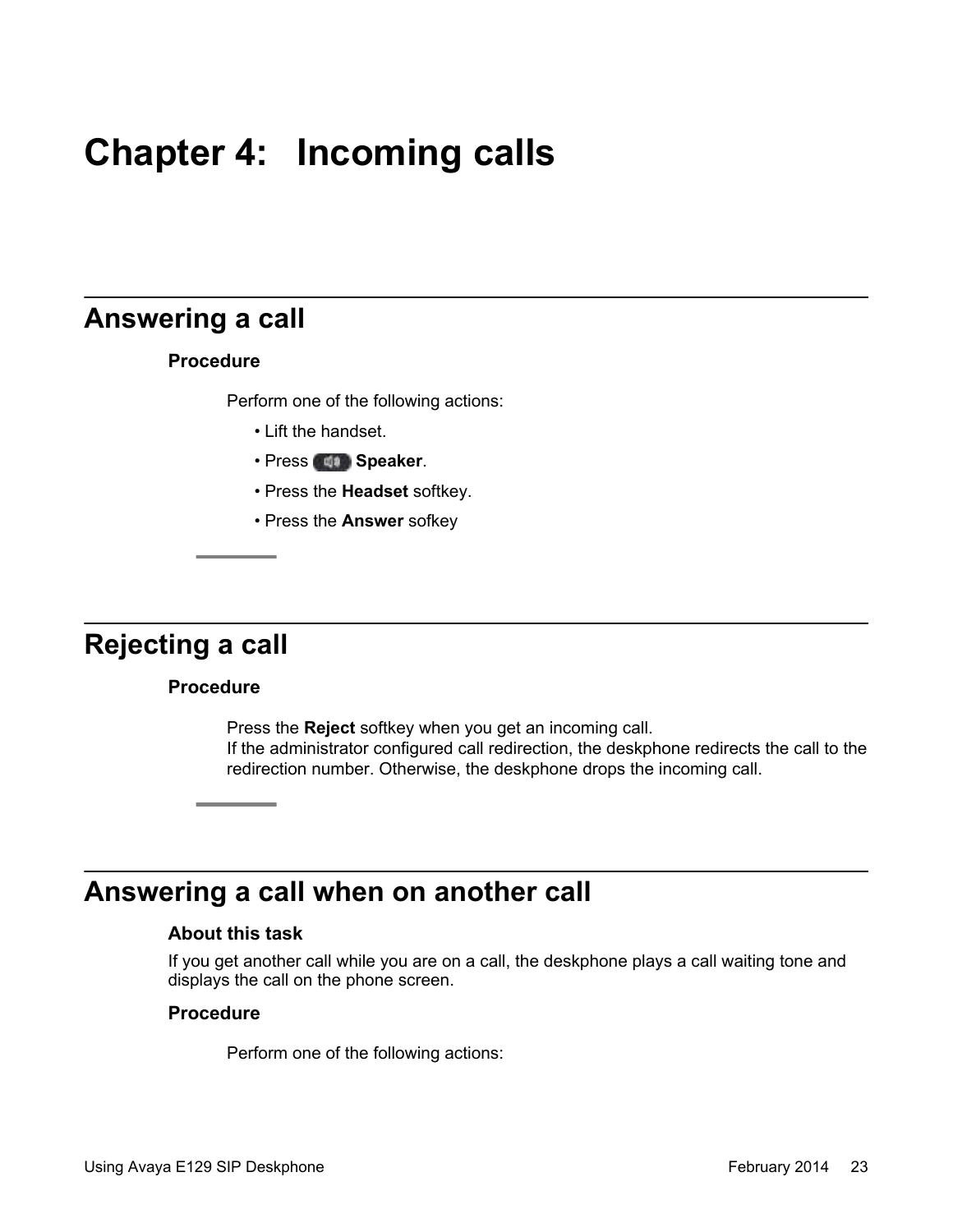- Press **Flash**.
- Press the **Answer** softkey.

#### <span id="page-23-0"></span>**Result**

The deskphone puts the first call on hold and moves to the second call.

## **Making a blind call transfer**

#### **Before you begin**

You must answer the call before transferring the call to another deskphone.

#### **About this task**

A blind transfer is when you transfer an active call to another deskphone without announcing the call transfer. The deskphone to which you transfer the call displays your phone number instead of the transferred call phone number.

#### **Procedure**

- 1. Press **Transfer.**
- 2. Perform one of the following tasks:
	- Enter the number to which you want to transfer the call.
	- Select the number from the phone book.
- 3. Press **Call**.
- 4. To complete the transfer, put back the handset.

#### **Result**

Your deskphone transfers the call to the selected number.

### **Making an attended call transfer**

#### **Before you begin**

- Ensure that the administrator enabled the Auto- Attended Transfer feature for your deskphone.
- Answer the call before transferring the call.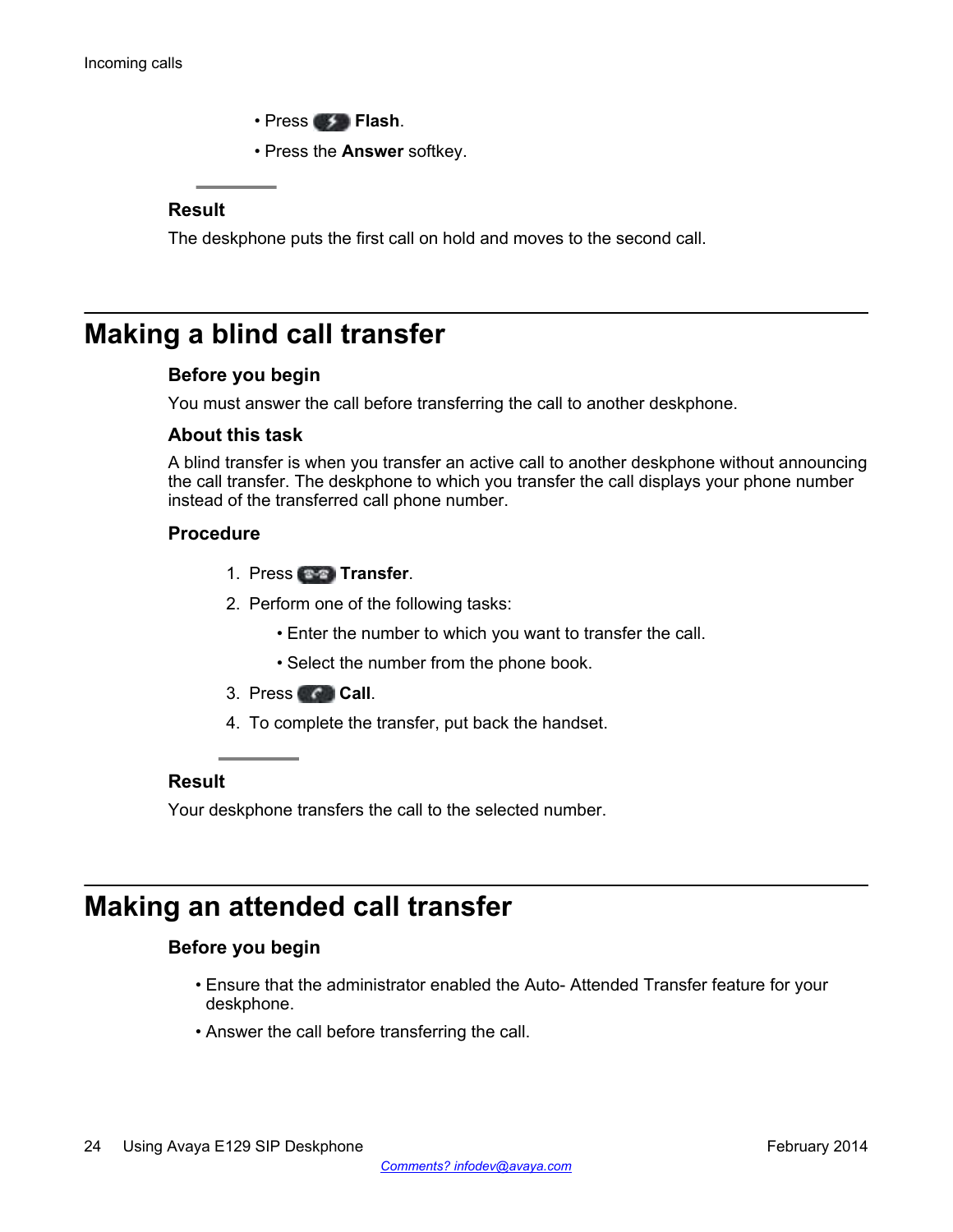#### **About this task**

An attended transfer is when you transfer an active call to another phone number after announcing the call transfer.

#### **Procedure**

- 1. While on a first call, press **Transfer.**
- 2. Enter the number to which you want to transfer the call.
- 3. Press **Call**.

The second deskphone starts ringing. You can stop the ringing and end the transfer by pressing the **Split** softkey.

4. Tell the contact about the call when the contact answers your call.

You can cancel the transfer by pressing the **Split** softkey. In this case, the deskphone separates the two calls and puts the first call on hold and the second call in an active state.

5. Press **Transfer**.

#### **Result**

Your deskphone transfers the active call to the selected number and disconnects.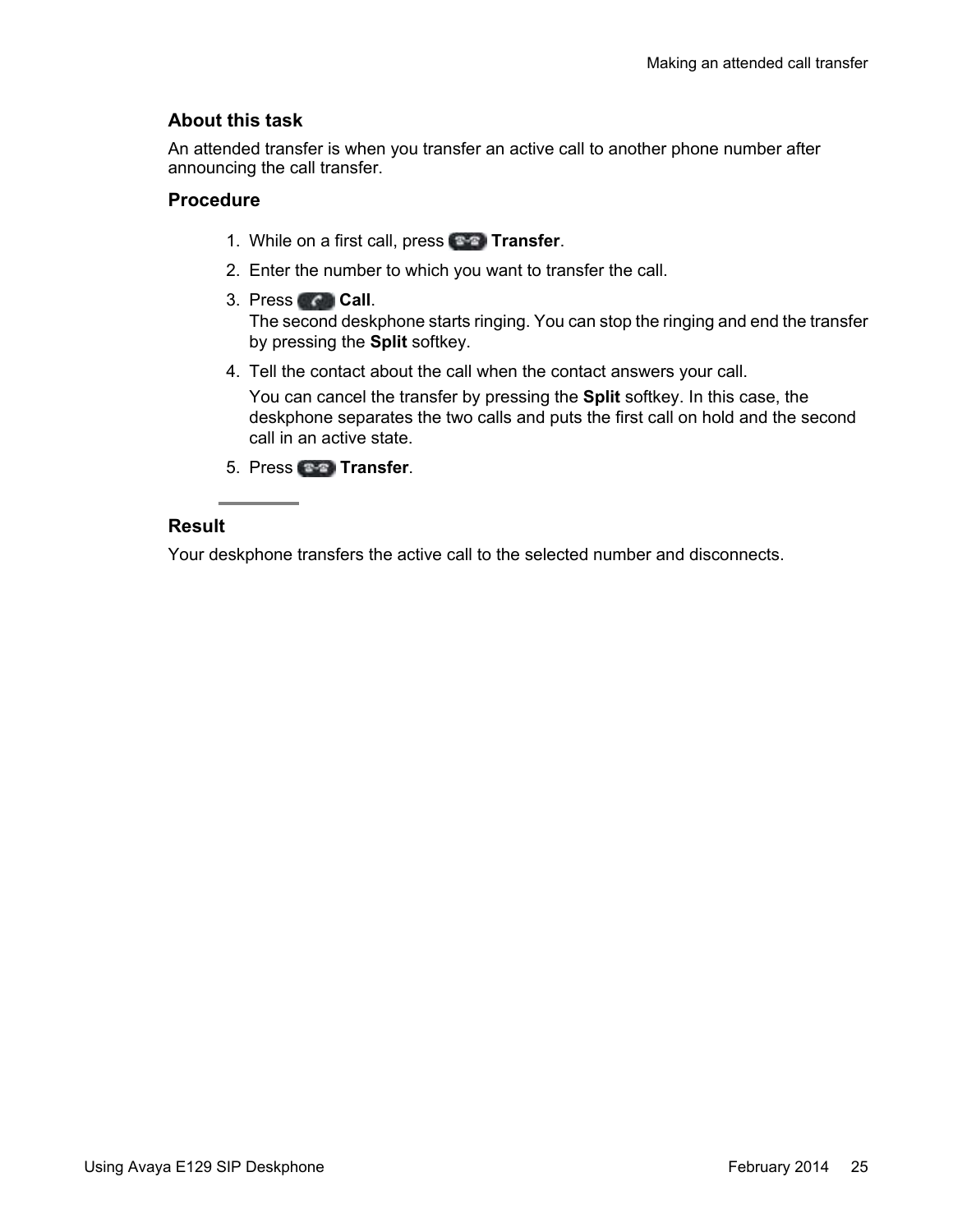Incoming calls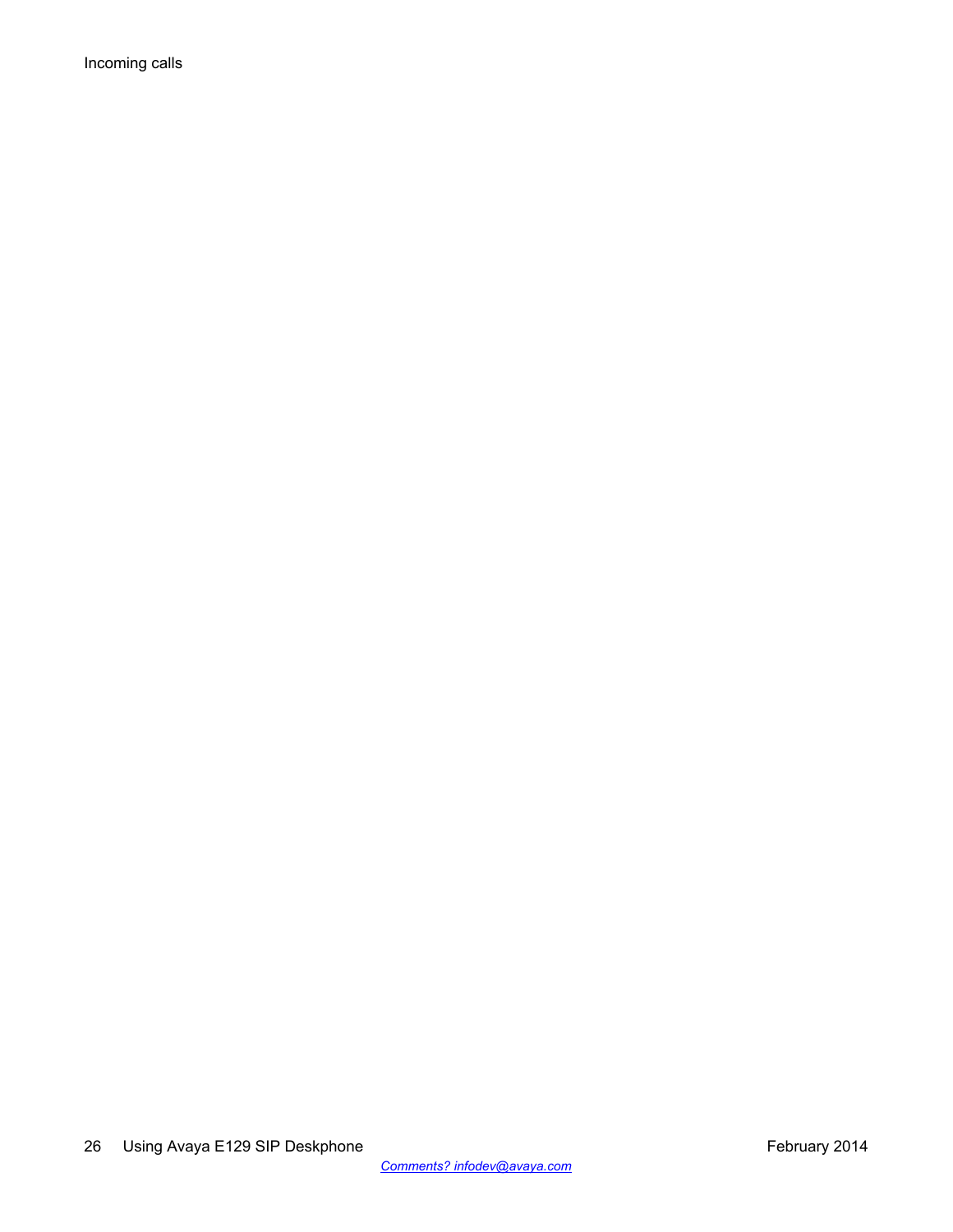# <span id="page-26-0"></span>**Chapter 5: Call Forward**

Use the Call Forward feature to divert incoming calls to another number. The Avaya E129 SIP Deskphone supports the following Call Forward types:

| <b>Call Forward type</b> | <b>Description</b>                                                                                                               |
|--------------------------|----------------------------------------------------------------------------------------------------------------------------------|
| Forward All              | Forwards all incoming calls to another number.                                                                                   |
| <b>Forward Busy</b>      | Forwards incoming calls to another number if you<br>are on a call.                                                               |
| Forward No Answer        | Forwards incoming calls that you do not answer<br>within a stipulated time to another number. The<br>default time is 20 seconds. |

## **Activating Call Forward**

#### **About this task**

Use the following procedure to activate Call Forward through the Call Features option.

#### **Procedure**

- 1. Press **Menu** > **Call Features**.
- 2. Select the account, and press **COMenu.**
- 3. Select the required Call Forward type, and press **Menu**.
- 4. Enter the number to which you want to forward the call.
- 5. Press the **Enable** softkey.

# **Deactivating Call Forward**

#### **About this task**

Use the following procedure to deactivate Call Forward through the Call Features option.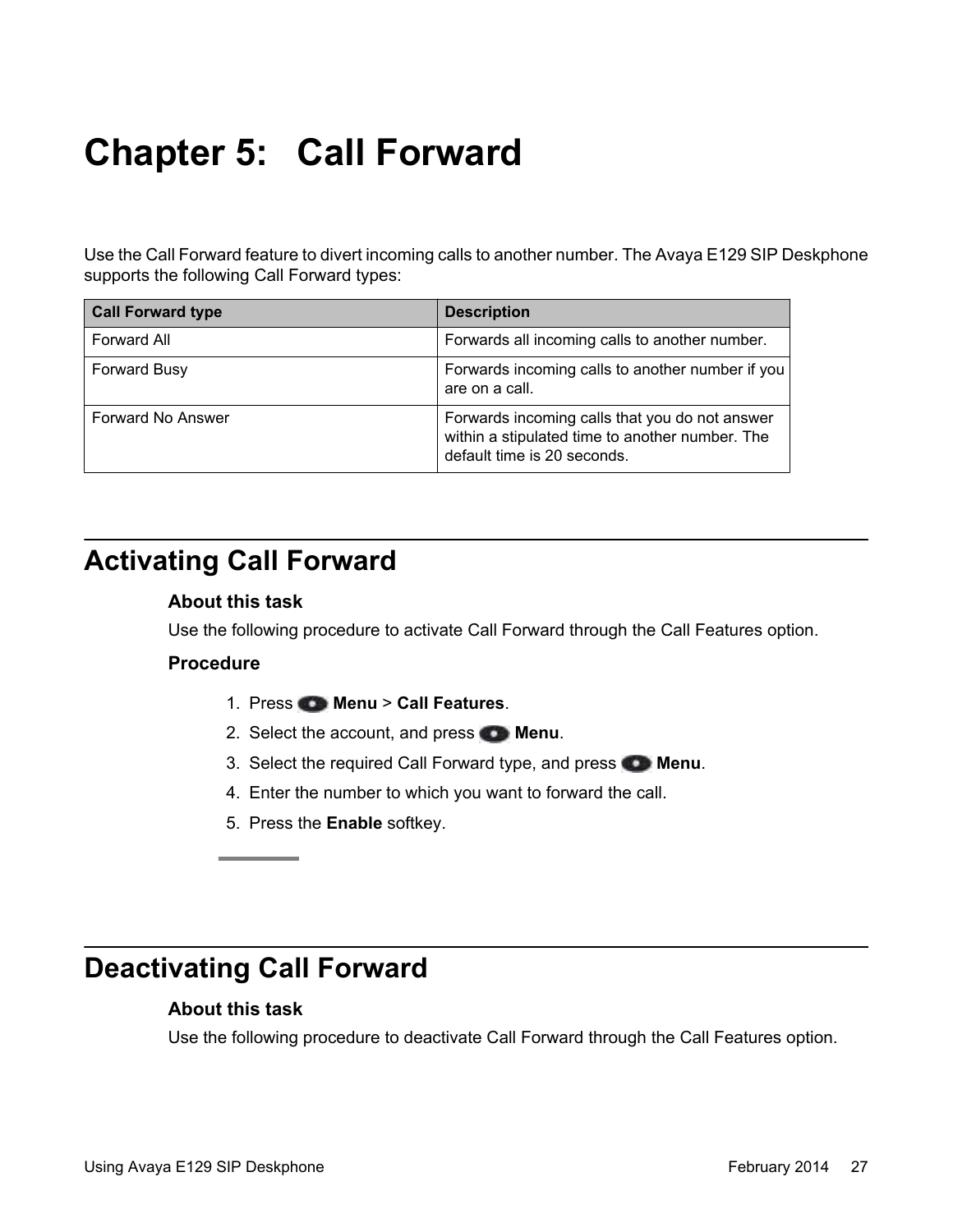- 1. Press **Menu** > **Call Features**.
- 2. Select the account, and press **Menu**.
- 3. Select the required Call Forward type, and press **Menu**.
- 4. Press the **Disable** softkey.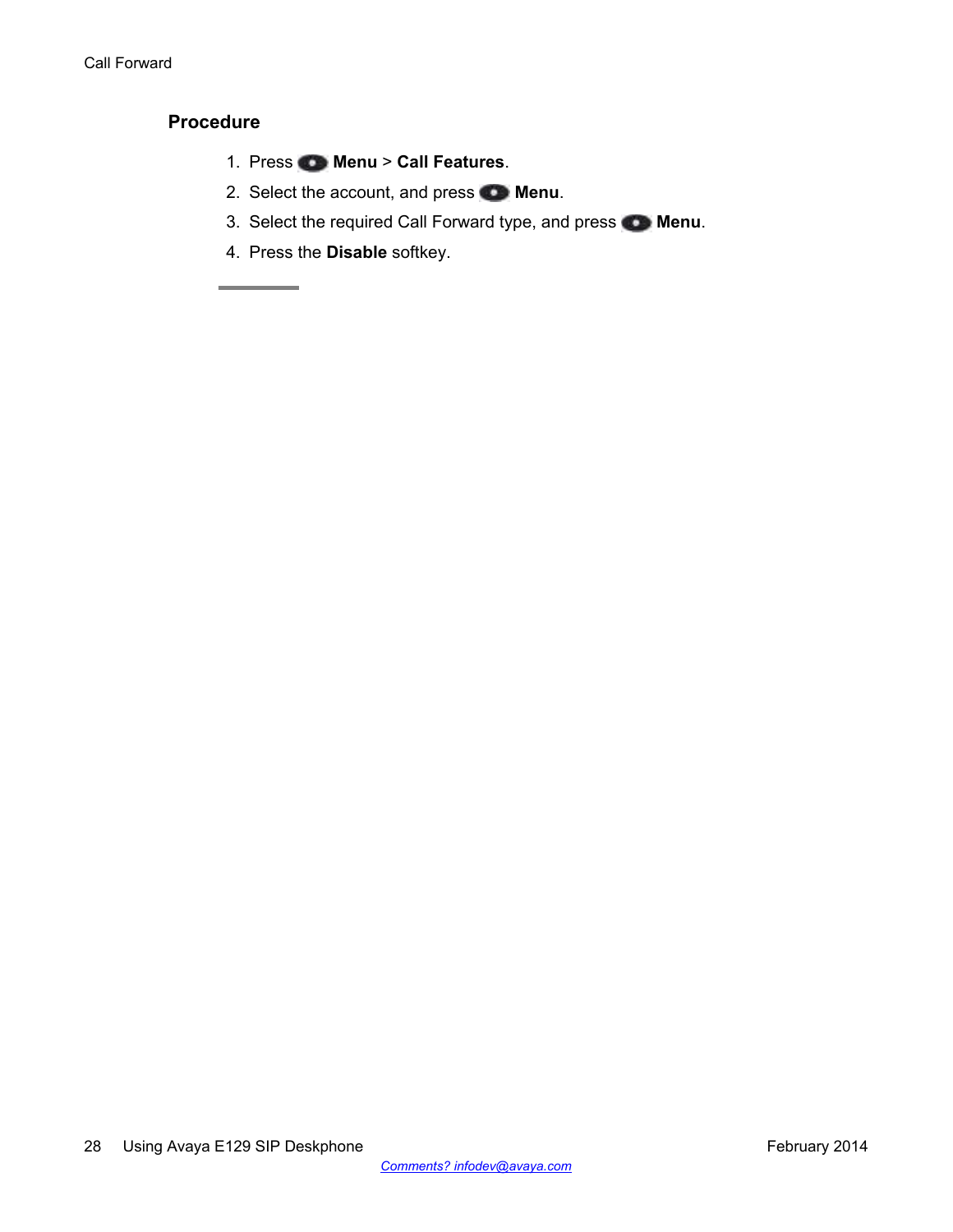# <span id="page-28-0"></span>**Chapter 6: Conference calls**

### **Starting a conference**

#### **About this task**

Use the following procedure to start a conference. This conference is a local conference that the E129 deskphone manages. If one of the participants puts the call on hold and music-onhold is configured for that participant, then the other two participants hear the music. The other participants can also converse with each other.

#### **Procedure**

- 1. Make the first call.
- 2. Press **Conference**.
- 3. Make the second call.
- 4. Press **Conference** or the **ConfCall** softkey. The deskphone starts the conference between you and the calls that you made.

# **Starting a conference by joining two calls**

#### **Before you begin**

You must have two active calls.

#### **Procedure**

- 1. Press **Conference**.
- 2. Press **Flash**.

#### **Result**

The deskphone starts the conference between you and the two active calls.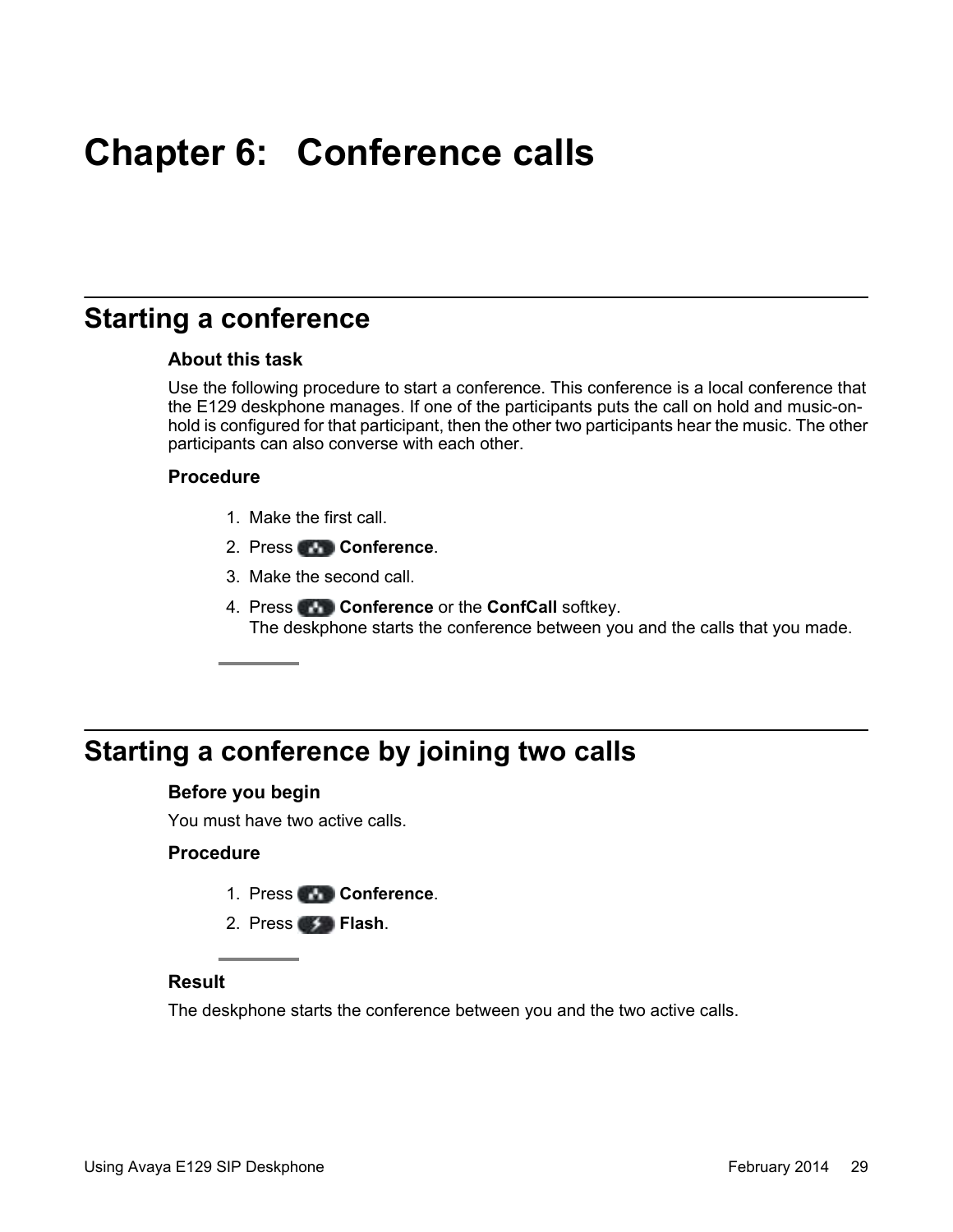# <span id="page-29-0"></span>**Putting a conference on hold**

#### **Before you begin**

You must have an active conference.

#### **Procedure**

Press the **Hold** softkey. The deskphone puts the participants on hold.

## **Resuming a conference on hold**

#### **Before you begin**

You must have a conference on hold.

#### **Procedure**

Press the **ReConf** softkey.

## **Splitting a conference**

#### **About this task**

Use the following procedure to split a conference into separate calls. When you split a conference, the conference ends, and you can continue the conversation with the participants on separate lines.

#### **Procedure**

- 1. Press the **Hold** softkey. The deskphone puts the participants on hold.
- 2. Press **Flash**.

#### **Result**

The deskphone resumes the second call.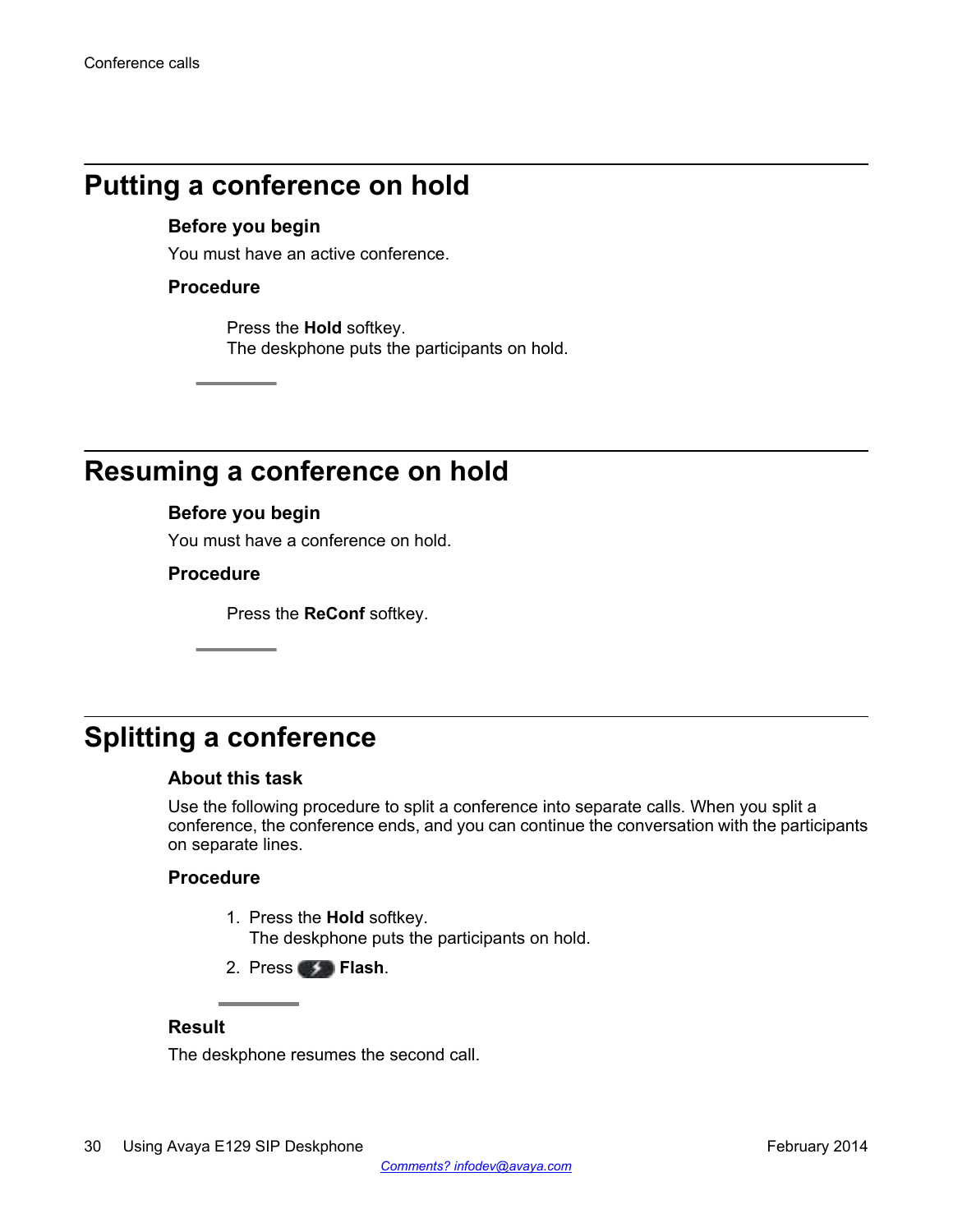# <span id="page-30-0"></span>**Ending a conference**

#### **Before you begin**

You must have an active conference.

#### **Procedure**

Press the **EndCall** softkey. The deskphone ends the conference and disconnects the participants.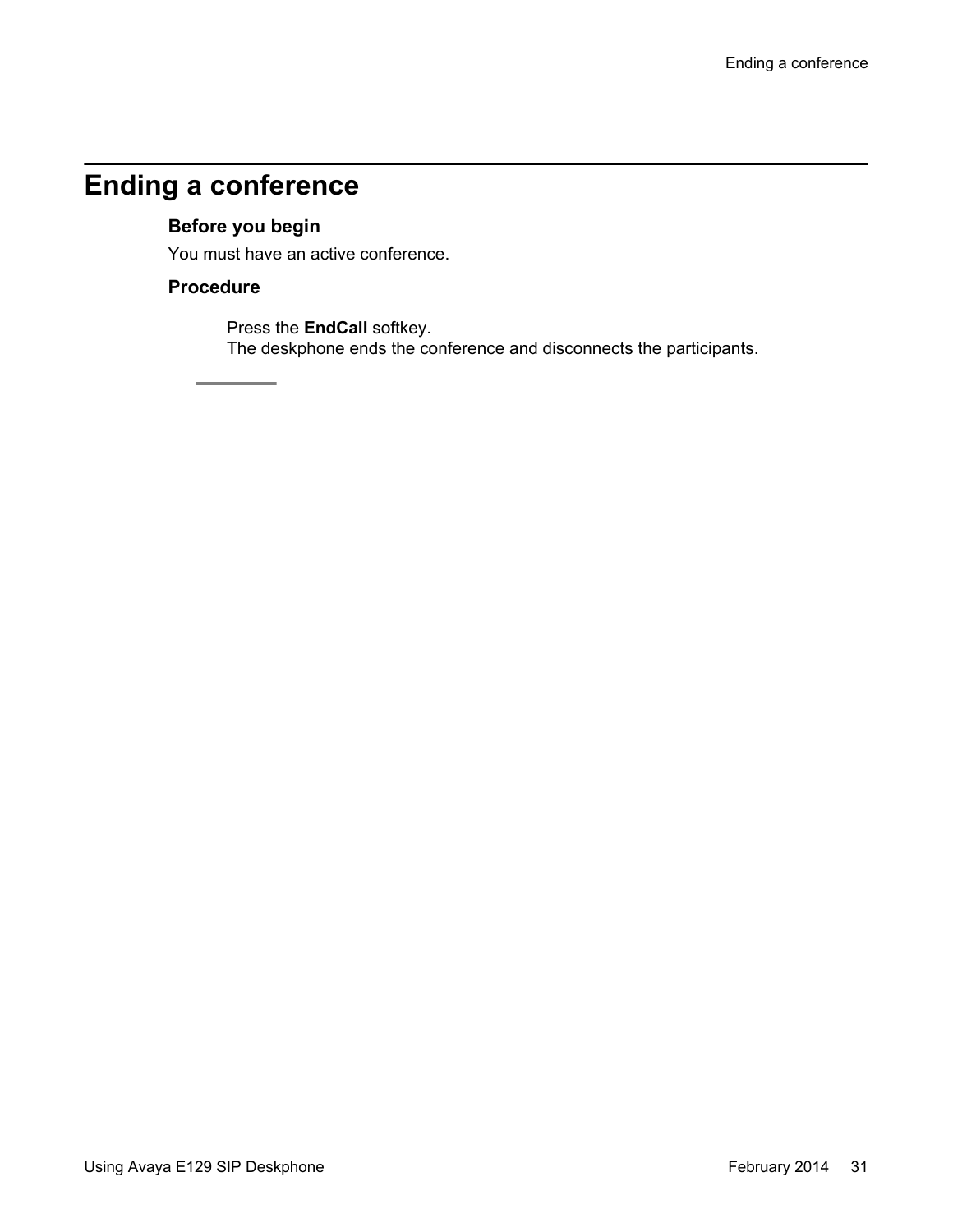Conference calls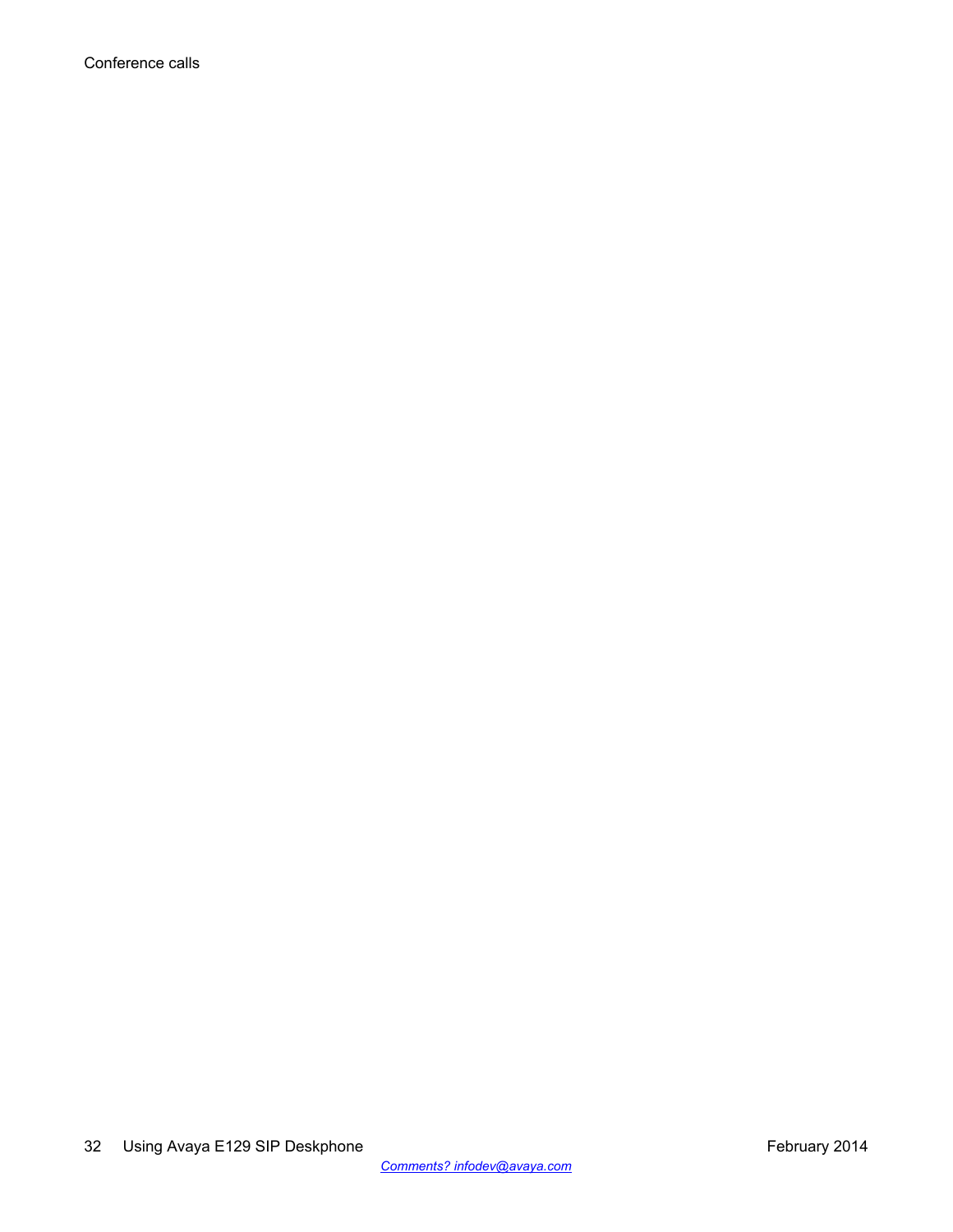# <span id="page-32-0"></span>**Chapter 7: Call-related features**

Some of the call-related features that you can use are:

- Muting a call
- Putting a call on hold
- Blocking the caller ID
- Enabling call waiting for a call

### **Muting a call**

#### **About this task**

Use the following procedure to mute your deskphone during an active call so that the contacted person cannot hear you. If you receive a call after muting the deskphone for the first call, the deskphone unmutes if you answer the second call. If you change to the first call, the deskphone remains muted.

#### **Procedure**



## **Unmuting a call**

#### **Before you begin**

You must have a call on mute.

#### **About this task**

Use the following procedure to unmute your deskphone so that the contacted person can hear you.

#### **Procedure**

Press **Mute**.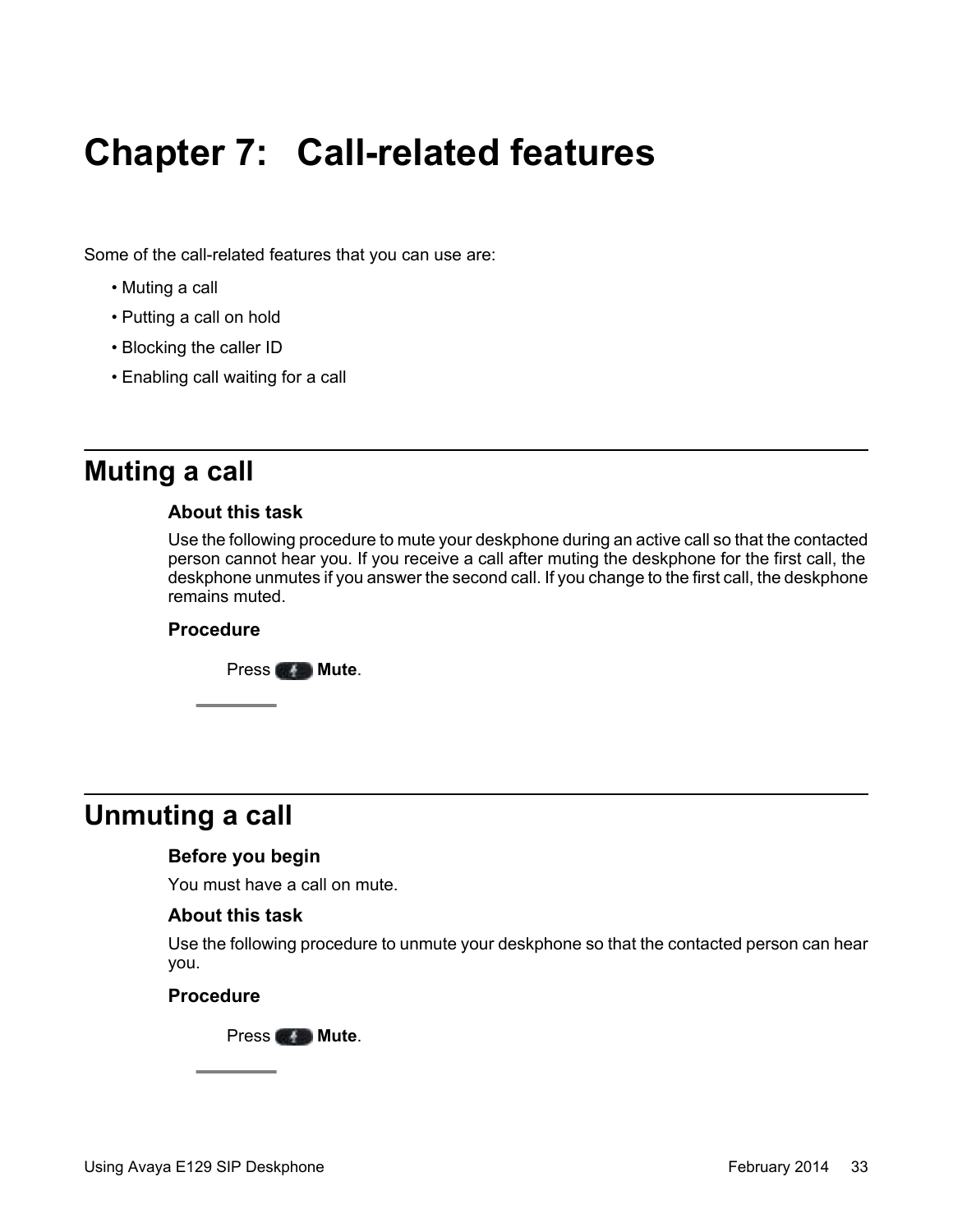# <span id="page-33-0"></span>**Putting a call on hold**

#### **About this task**

Use the following procedure to put an active call on hold. The deskphone stops displaying the call timer when you put a call on hold.

#### **Procedure**

Press the **Hold** softkey.

**Resuming a call on hold**

#### **Before you begin**

You must have a call on hold.

#### **Procedure**

Press the **Resume** softkey.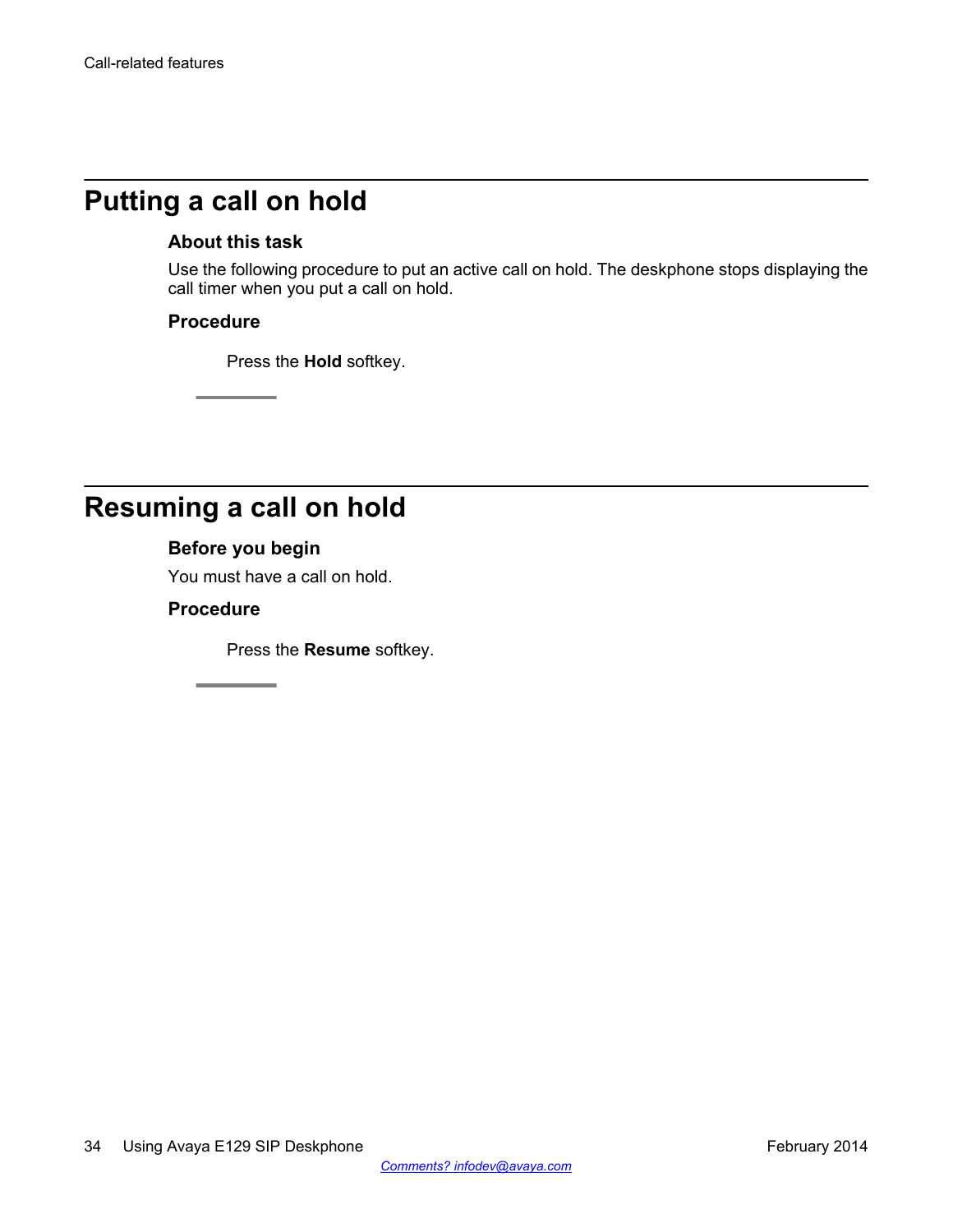# <span id="page-34-0"></span>**Chapter 8: Call history**

# **Viewing the call history**

#### **Procedure**

- 1. Press **Menu** > **Call History**.
- 2. Select one of the following call types:
	- **Answered Calls**
	- **Dialed Calls**
	- **Missed Calls**
	- **Transferred Calls**
- 3. Press **Menu**.
- 4. Select the entry for which you want to view the details, and press **COMenu.**

# **Deleting an entry from the call history**

- 1. Press **Menu** > **Call History**.
- 2. Select one of the following call types:
	- **Answered Calls**
	- **Dialed Calls**
	- **Missed Calls**
	- **Transferred Calls**
- 3. Press **Menu**.
- 4. Select the entry that you want to delete, and press **CO** Menu.
- 5. Scroll and select **Delete**.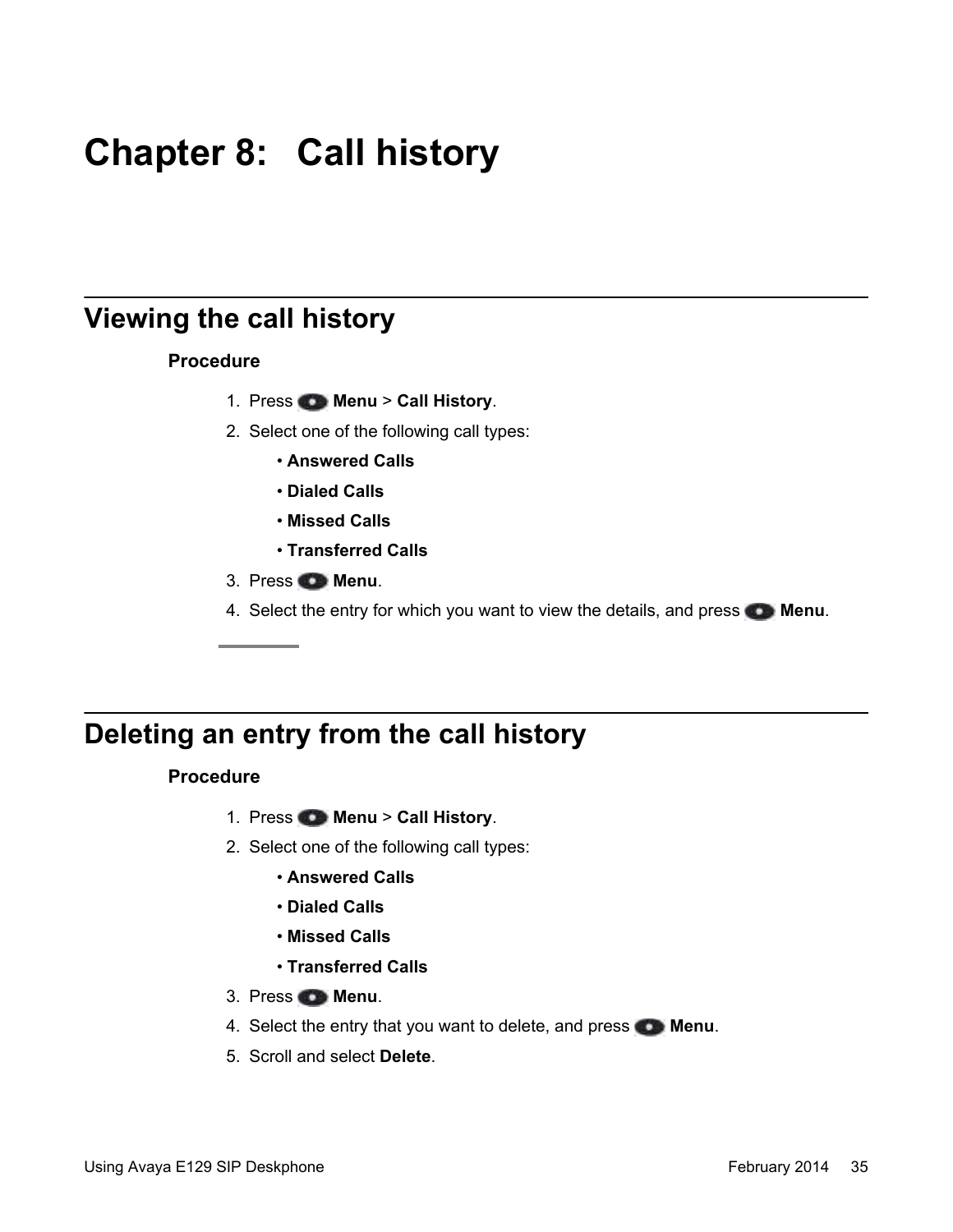- <span id="page-35-0"></span>6. Press **Menu**.
- 7. Press the **Delete** softkey to confirm the deletion.

# **Deleting all entries of a specific call type**

#### **About this task**

Use the following procedure to delete all entries of a specific call type. The deskphone displays the **Delete All Entries** option only if you have at least one entry.

#### **Procedure**

- 1. Press **Menu** > **Call History**.
- 2. Select one of the following call types:
	- **Answered Calls**
	- **Dialed Calls**
	- **Missed Calls**
	- **Transferred Calls**
- 3. Press **Menu**.
- 4. Scroll and select **Delete All Entries**.
- 5. Press **Menu**.
- 6. Press the **Delete** softkey to confirm the deletion.

## **Deleting all entries from the call history**

- 1. Press **Menu** > **Call History**.
- 2. Scroll and select **Clear All**.
- 3. Press **Menu**.
- 4. Press the **Delete** softkey to confirm the deletion.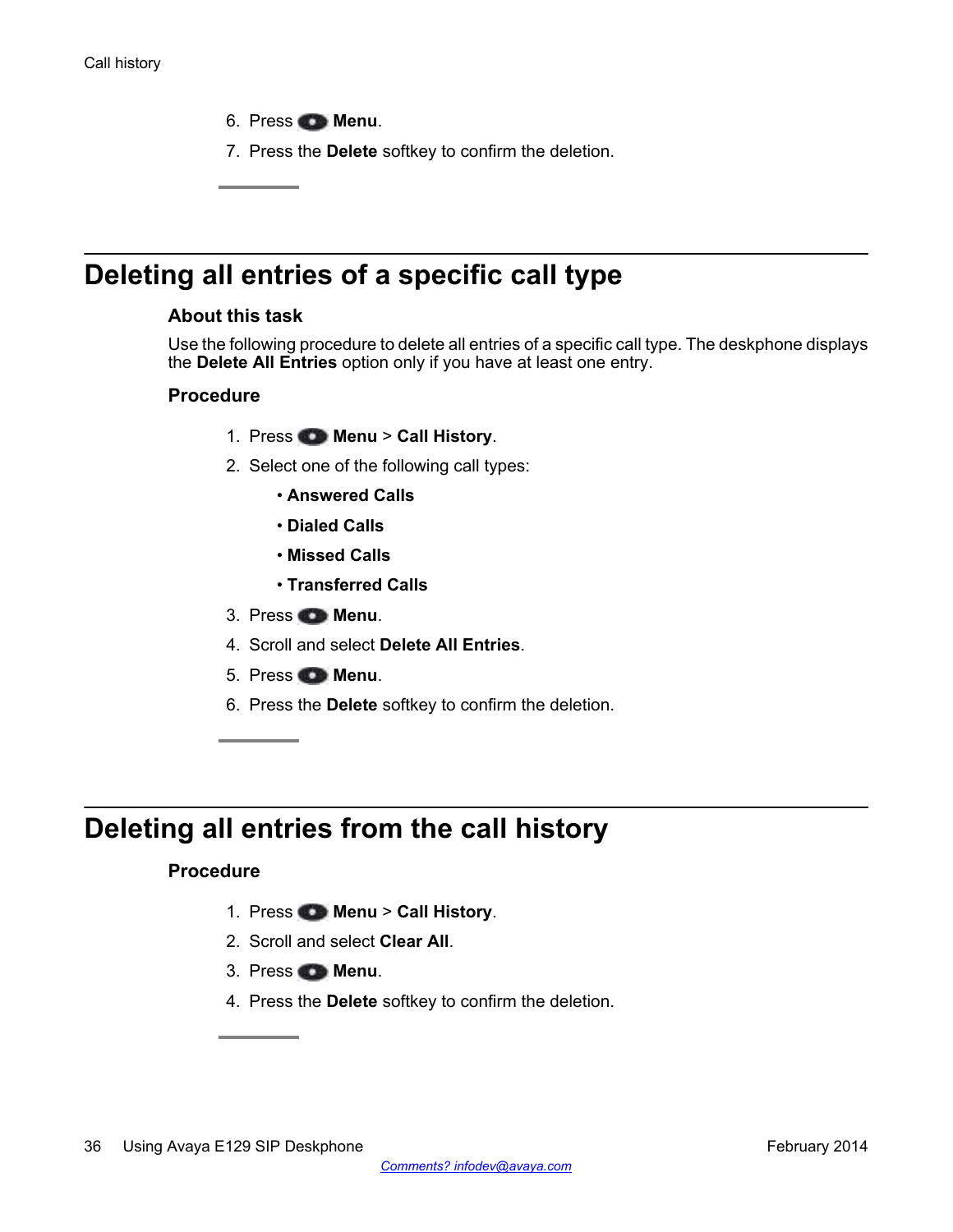# <span id="page-36-0"></span>**Chapter 9: Voice mail**

# **Retrieving a voice mail**

#### **Before you begin**

Your administrator must have configured your voice mail user ID.

#### **About this task**

Message Waiting Indicator (MWI) blinks red to indicate that you have a voice mail.

- 1. Perform one of the following actions:
	- Press **Message**.
	- Dial the number of the voice mail server.
- 2. Follow the voice prompts to listen to your messages.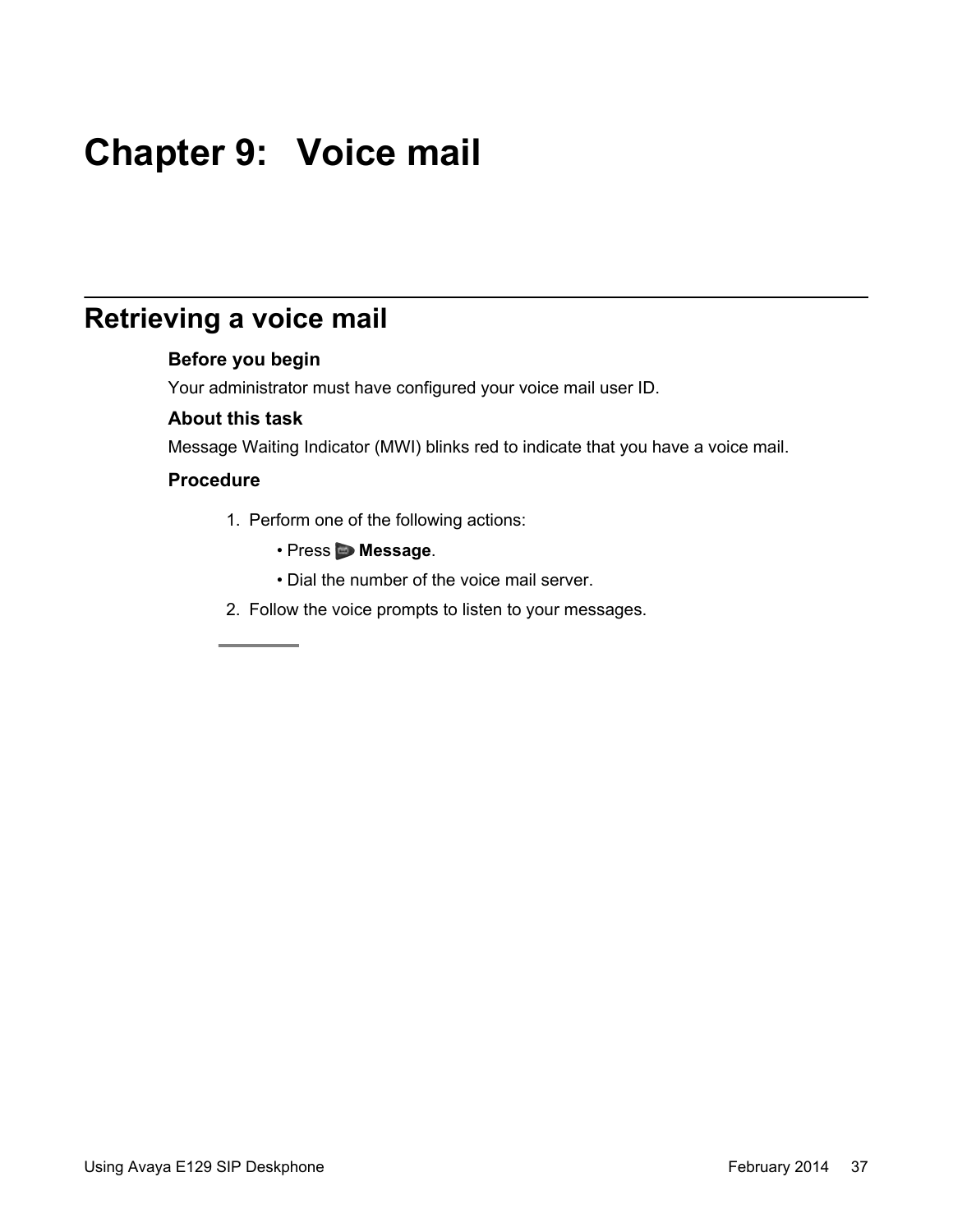Voice mail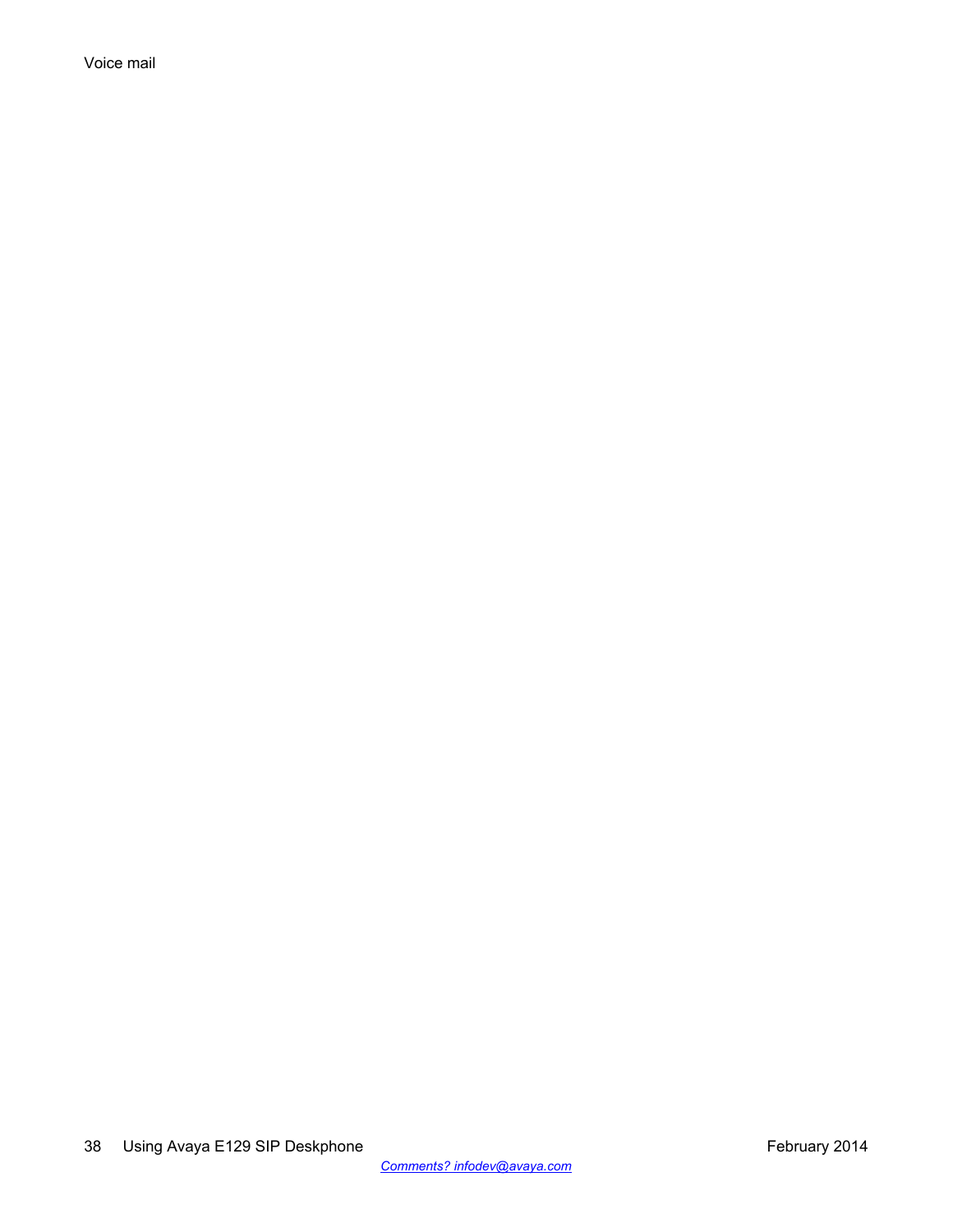# <span id="page-38-0"></span>**Chapter 10: Contacts**

Avaya E129 SIP Deskphone provides the facility to save contacts locally on the deskphone. You can also assign contacts to groups.

You can manage contacts through:

- A contact XML file. Only an administrator can manage contacts through the XML file.
- The deskphone interface

You can save 500 contacts on the deskphone and create 10 groups that include the 3 default groups that the deskphone provides.

## **Adding a contact**

#### **About this task**

Use the following procedure to add a contact to the deskphone. You can save 500 contacts on the deskphone.

The deskphone displays the Phone screen without saving any contact data if :

- You are adding a contact while you are on a call and the call disconnects while you are still entering the contact information.
- You answer a call while you are still entering the contact information.

#### **Procedure**

- 1. Press **Phonebook** > **Local Phonebook** > **New Entry**.
- 2. Enter contact details.
- 3. Scroll and select **Confirm Add**.
- 4. Press **Menu**.

#### **Related topics:**

[Contact field descriptions](#page-39-0) on page 40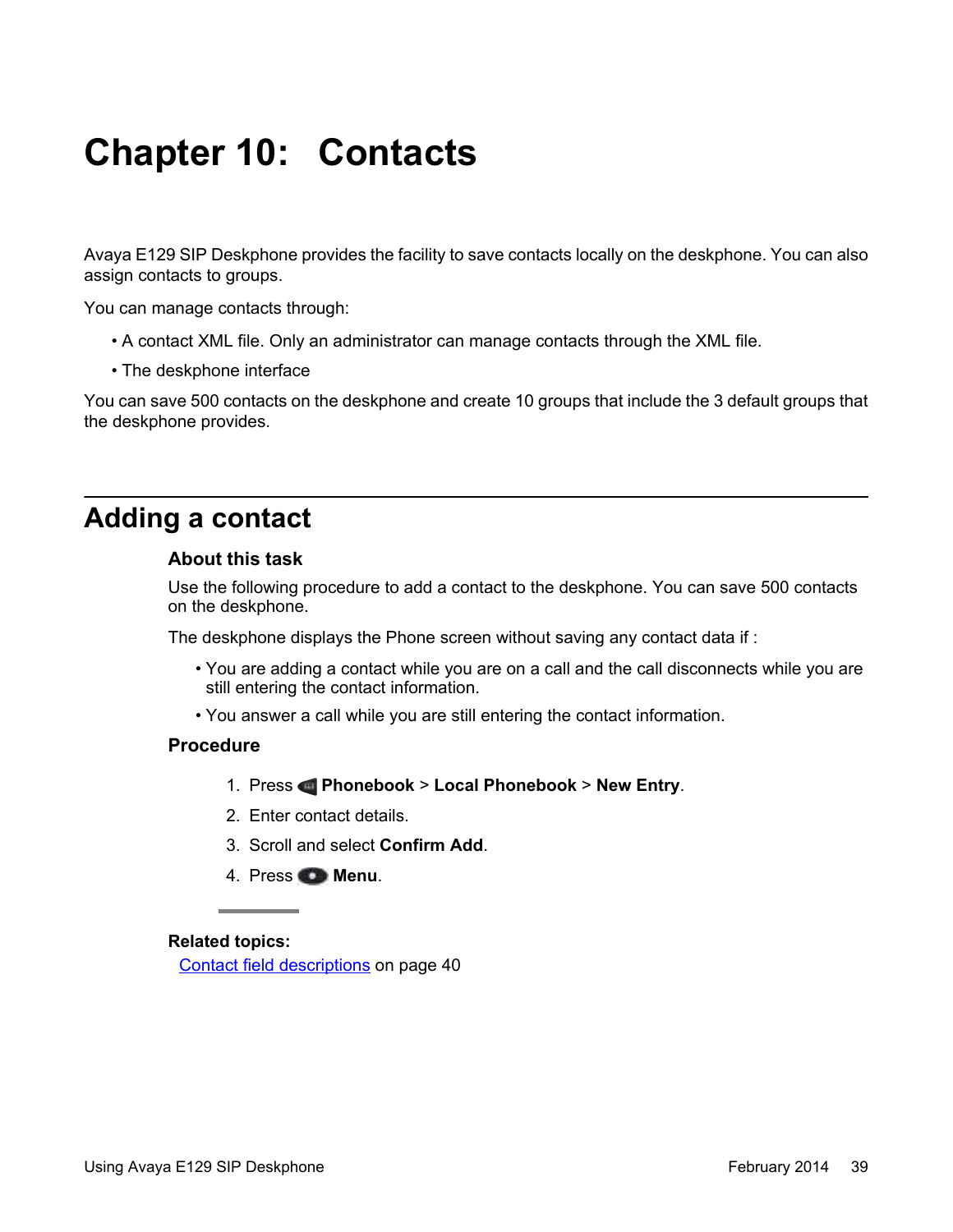# <span id="page-39-0"></span>**Contact field descriptions**

| <b>Description</b>                                                                               |  |  |
|--------------------------------------------------------------------------------------------------|--|--|
| The first name of the contact. You can enter up to 24 characters.                                |  |  |
| The last name of the contact. You can enter up to 24 characters.                                 |  |  |
| The phone number of the contact.                                                                 |  |  |
| The group, if any, to which the contact belongs. Select one or more of<br>the following options: |  |  |
| $\cdot$ Family                                                                                   |  |  |
| • Friends                                                                                        |  |  |
| • Work                                                                                           |  |  |
|                                                                                                  |  |  |

# **Adding a contact from the LDAP directory**

- 1. Press **Menu** > **LDAP Directory** > **Search**.
- 2. Enter the string or the number that you want to search.
- 3. Press the **OK** softkey. The deskphone displays all matching contacts.
- 4. Scroll and select the required contact.
- 5. Scroll and press the **Save to Phonebook** softkey. The deskphone displays the contact details.
- 6. Scroll and press the **Confirm Add** softkey.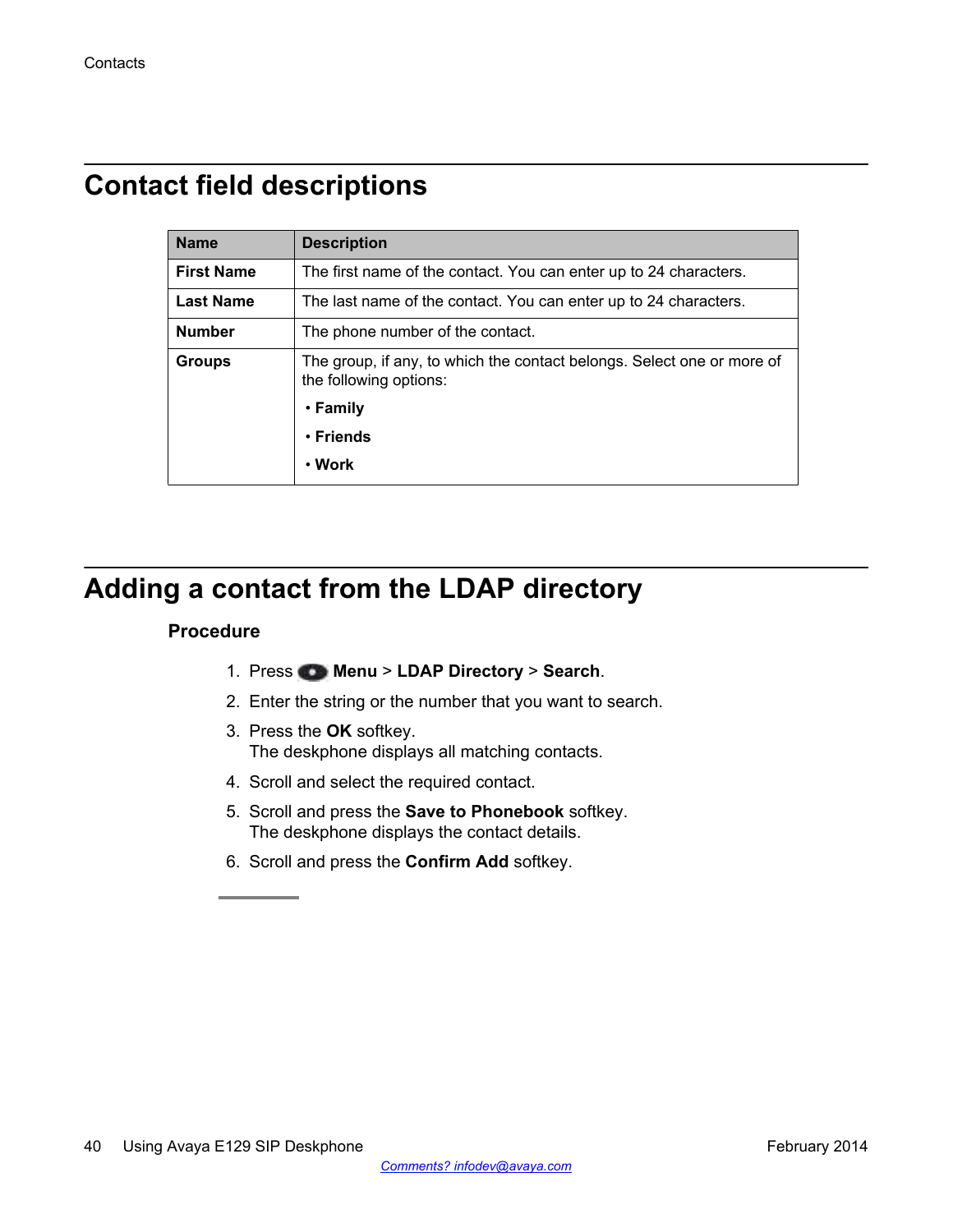# <span id="page-40-0"></span>**Adding a contact from the call history**

#### **Procedure**

- 1. Press **Menu** > **Call History**.
- 2. Select one of the following call types:
	- **Answered Calls**
	- **Dialed Calls**
	- **Missed Calls**
	- **Transferred Calls**
- 3. Press **Menu**.
- 4. Select the entry that you want to add, and press **Menu**.
- 5. Scroll and select **Save to Phonebook**. The deskphone does not display the full name of the contact.
- 6. Enter contact details.
- 7. Scroll and select **Confirm Add**.
- 8. Press **Menu**.

#### **Related topics:**

[Contact field descriptions](#page-39-0) on page 40

## **Editing contact details**

- 1. Press **Phonebook** > **Local Phonebook**.
- 2. Select the contact whose details you want to edit, and press **COMET Menu**.
- 3. Update the contact details.
- 4. Scroll and select **Save**.
- 5. Press **Menu**.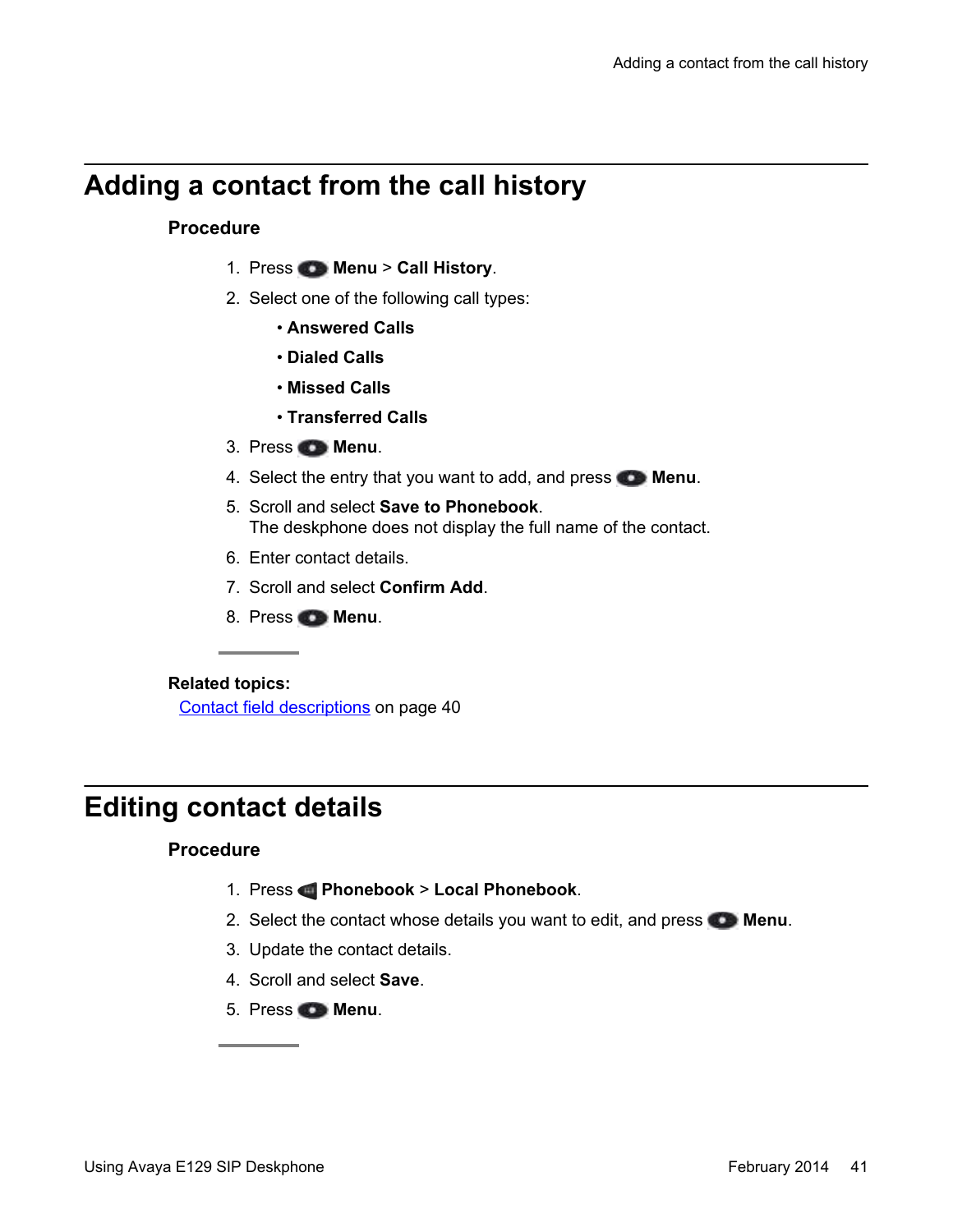#### <span id="page-41-0"></span>**Related topics:**

[Contact field descriptions](#page-39-0) on page 40

## **Searching a contact**

#### **Procedure**

- 1. Press **Phonebook** > **Local Phonebook**.
- 2. Press the **Search** softkey.
- 3. Enter the number, the name, or a part of the contact name.
- 4. Press the **OK** softkey. The deskphone displays all matching contacts.
- 5. Scroll and select the required contact.
- 6. Perform one of the following actions:
	- To edit the contact details, press **COMenu.**
	- To dial the contact, press **Call**.

### **Deleting a contact**

- 1. Press **Phonebook** > **Local Phonebook**.
- 2. Select the contact that you want to delete, and press **Menu**.
- 3. Scroll and select **Delete**.
- 4. Press **Menu**.
- 5. Press the **Delete** softkey to confirm the deletion.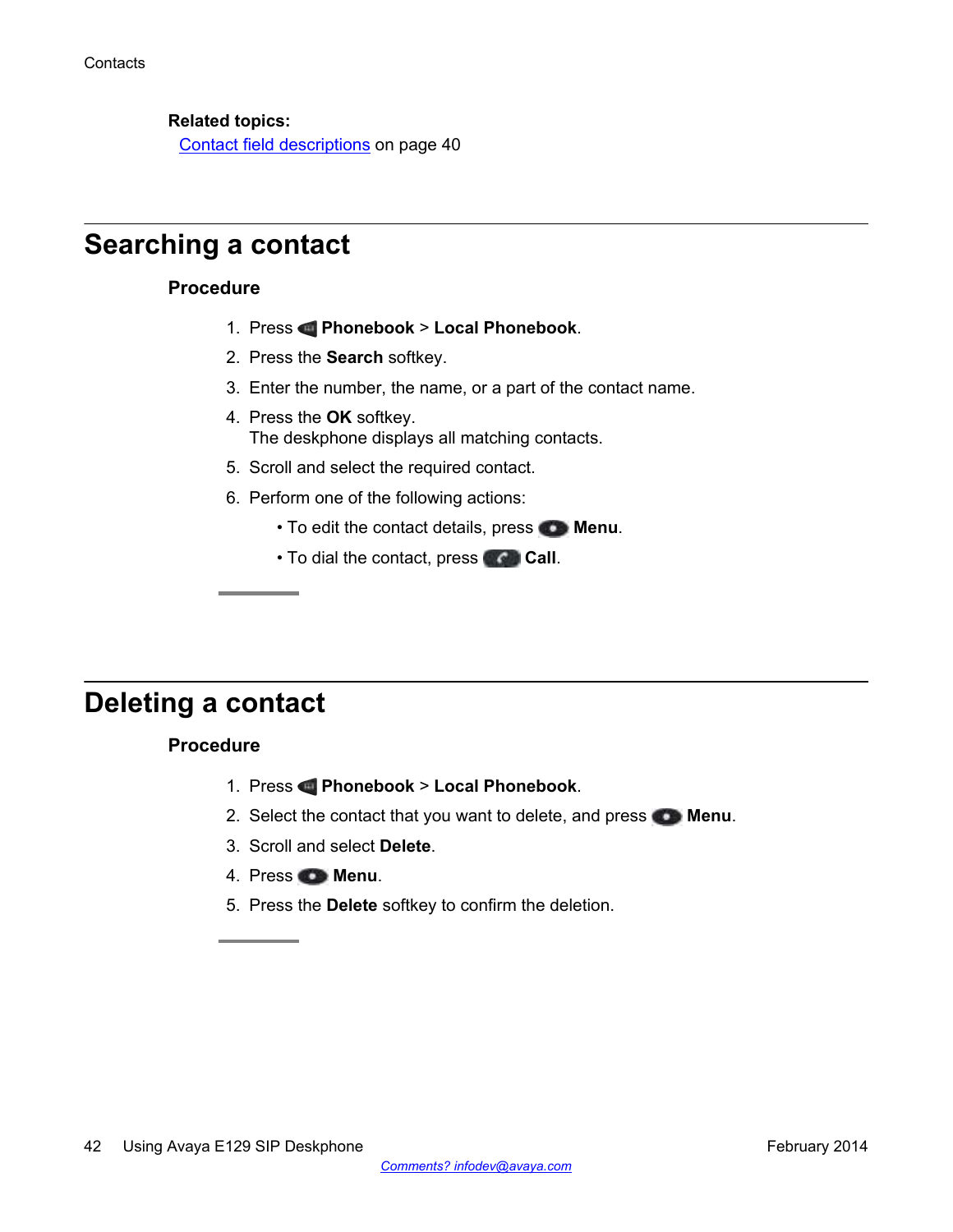## <span id="page-42-0"></span>**Deleting all contacts**

#### **Procedure**

- 1. Press **Phonebook** > **Local Phonebook**.
- 2. Press the **More** softkey, and then press the **DeleteAll** softkey.
- 3. Press the **Delete** softkey to confirm the deletion.

## **Adding a group**

#### **About this task**

Use the following procedure if you want to add more groups to the default list on your deskphone. You can create 10 groups on the deskphone that includes the default groups that the deskphone provides.

#### **Procedure**

- 1. Press **Phonebook** > **Local Group** > **New Group**.
- 2. Enter a name for the group.
- 3. Press the **OK** softkey. The deskphone adds the group and displays it in the group list.

## **Editing a group**

#### **About this task**

Use the following procedure to edit a group that you created. You cannot edit default groups.

#### **Procedure**

1. Press **Phonebook** > **Local Group**.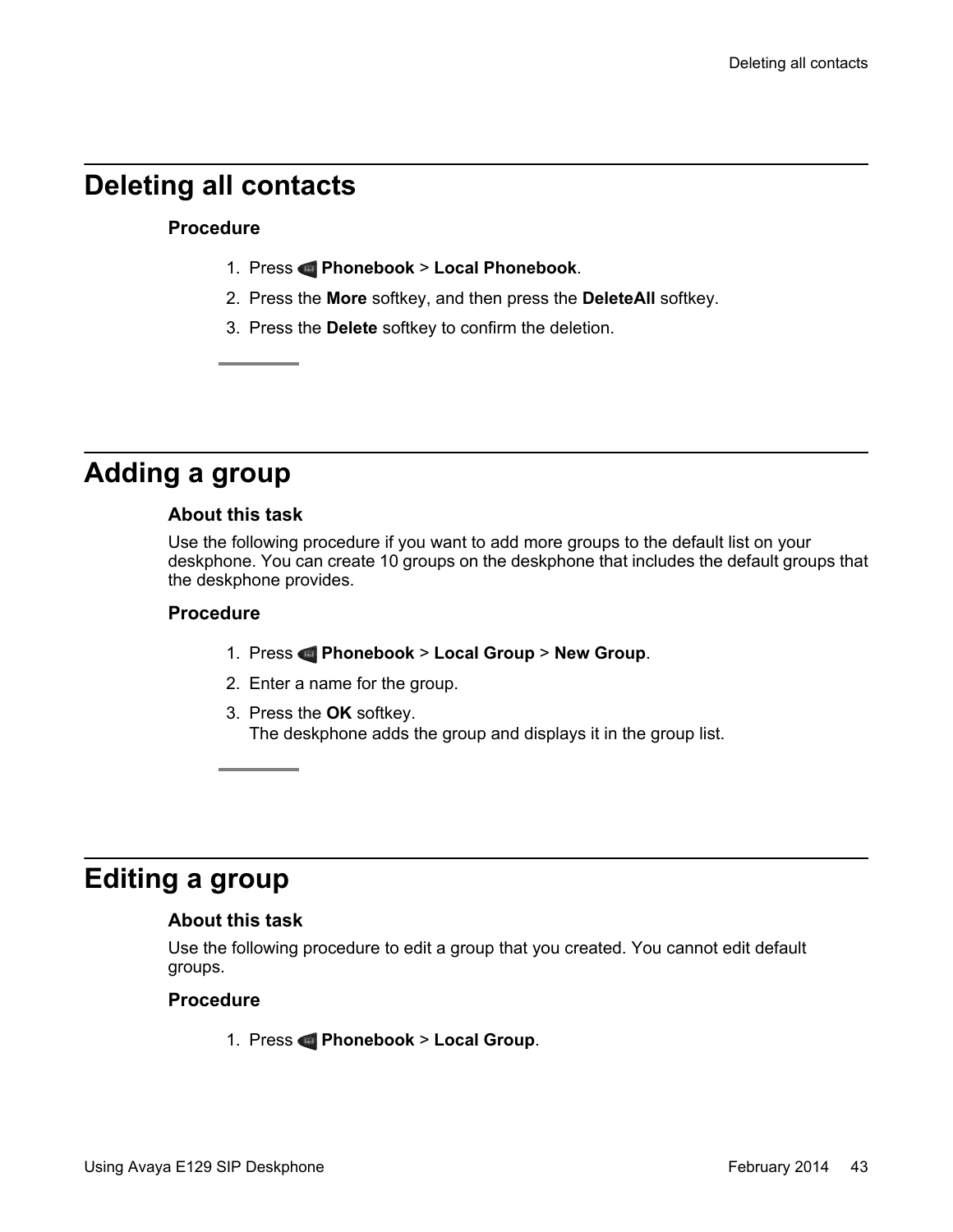- <span id="page-43-0"></span>2. Select the group that you want to edit, and press **Menu**.
- 3. Select Edit Group, and press **COMED** Menu.
- 4. Edit the group name.
- 5. Press the **OK** softkey.

# **Deleting a group**

#### **About this task**

Use the following procedure to delete a group that you created. You cannot delete default groups.

- 1. Press **Phonebook** > **Local Group**.
- 2. Select the group that you want to delete, and press **Menu**.
- 3. Select Delete Group, and press **CO** Menu.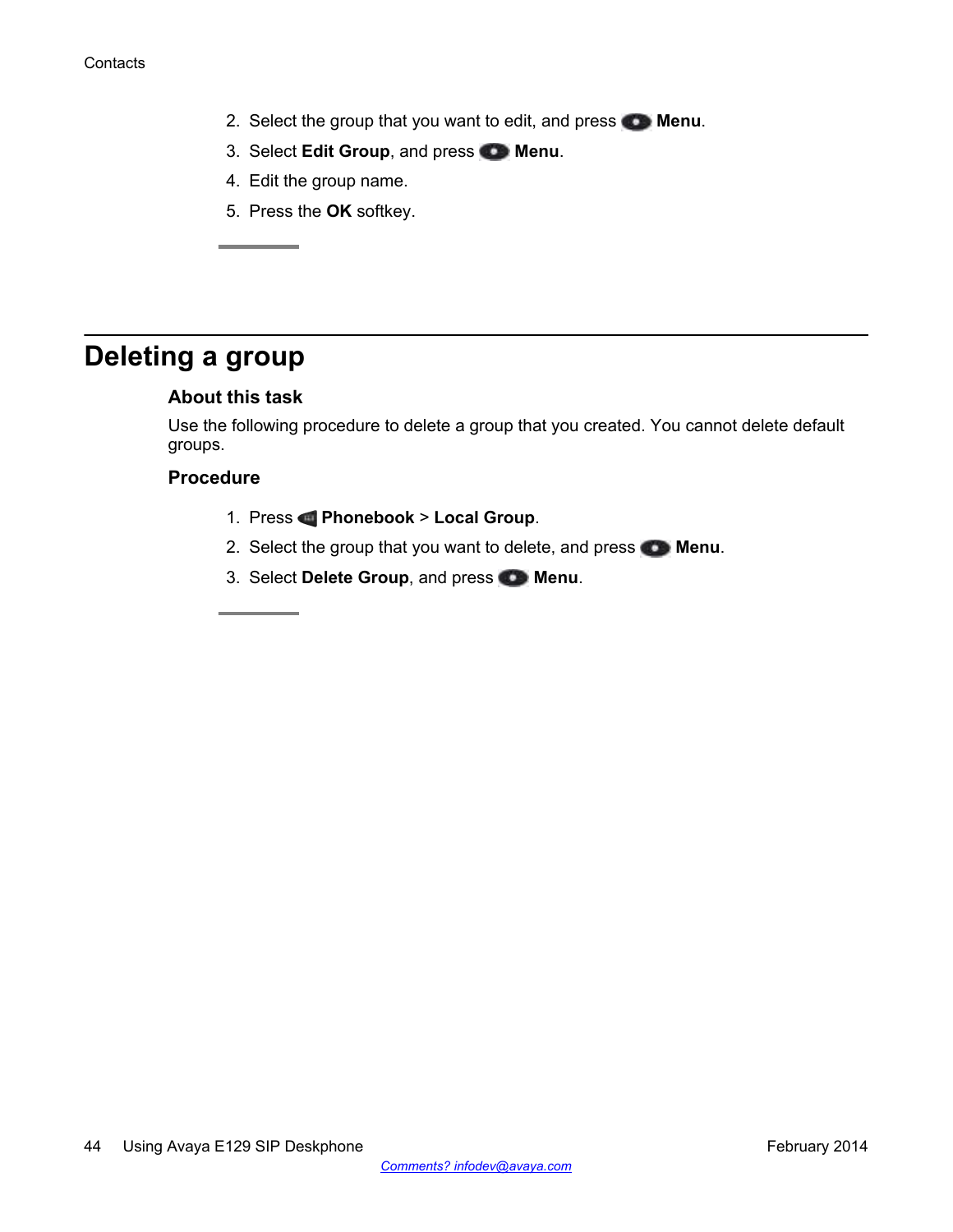# <span id="page-44-0"></span>**Chapter 11: Deskphone customization**

Some of the features that you can customize for your deskphone are:

- Ring tone
- Ring tone volume
- Display screen contrast
- Date and time
- Display language

# **Enabling Do Not Disturb**

#### **About this task**

If you enable the Do Not Disturb feature, the deskphone diverts all incoming calls to your voice mail. If the administrator did not configure your voice mail, the caller hears a busy tone.

#### **Procedure**

Press **Menu** > **Preference** > **Do Not Disturb** > **Enable DND**. The deskphone displays the Do Not Disturb icon on the screen.

## **Disabling Do Not Disturb**

#### **Before you begin**

Ensure that the Do Not Disturb feature is activated.

#### **About this task**

When you deactivate the Do Not Disturb feature, the deskphone accepts all incoming calls and provides a ringing alert.

#### **Procedure**

Press **Menu** > **Preference** > **Do Not Disturb** > **Disable DND**.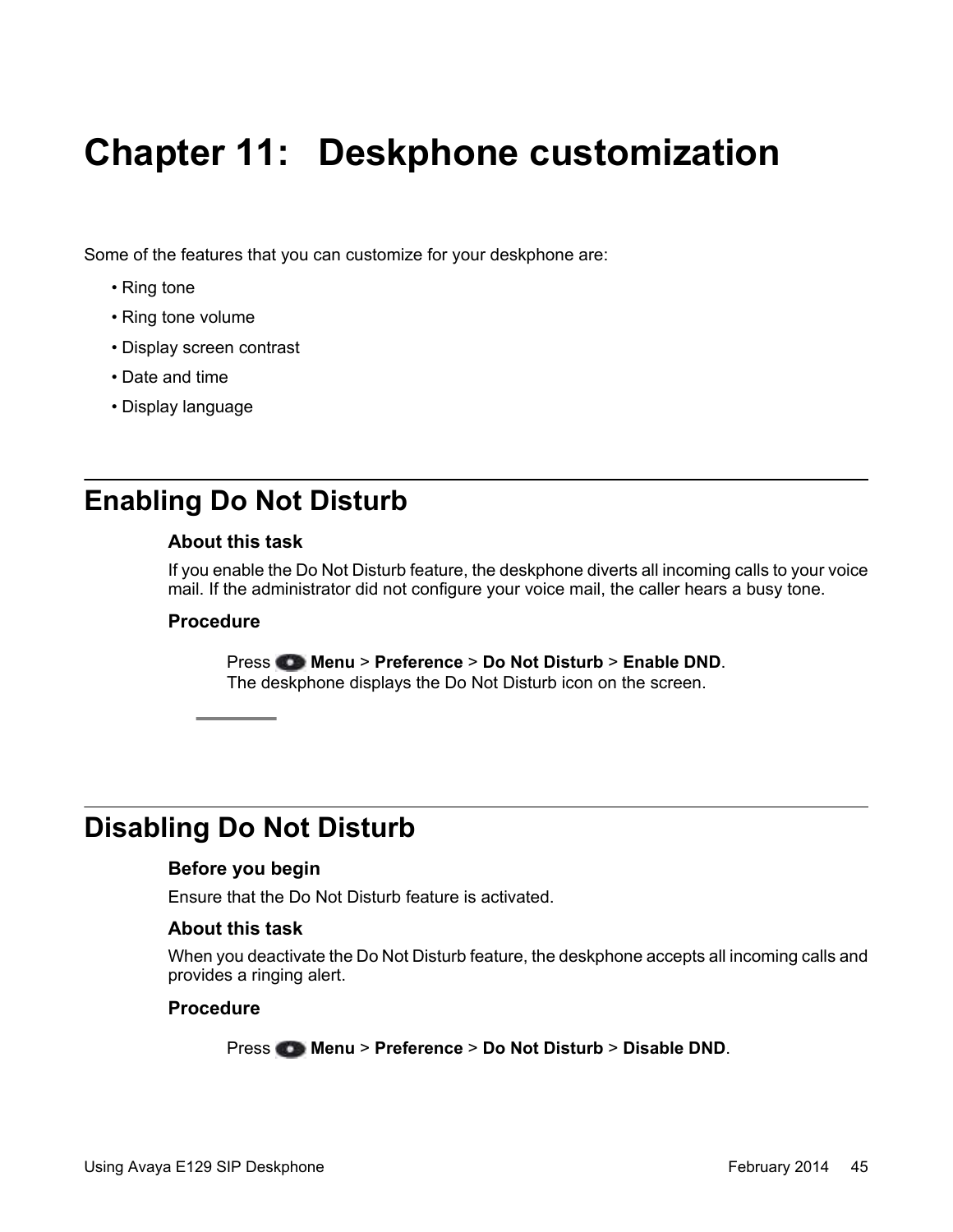<span id="page-45-0"></span>The deskphone does not display the Do Not Disturb icon on the screen.

## **Setting a ring tone**

#### **About this task**

Use the following procedure to set a ring tone for the deskphone.

#### **Procedure**

- 1. Press **Menu** > **Preference** > **Ring Tone**.
- 2. Select the required ring tone, and press **COMENCION**

### **Setting the ring tone volume**

#### **Procedure**

- 1. Press **Menu** > **Preference** > **Ring Volume**.
- 2. Use the **Right** or **Left** navigation keys to select the desired volume.
- 3. Press the **OK** softkey.

# **Setting the screen contrast**

- 1. Press **Menu** > **Preference** > **LCD Contrast**.
- 2. Use the **Right** or **Left** navigation keys to select the contrast level.
- 3. Press the **OK** softkey.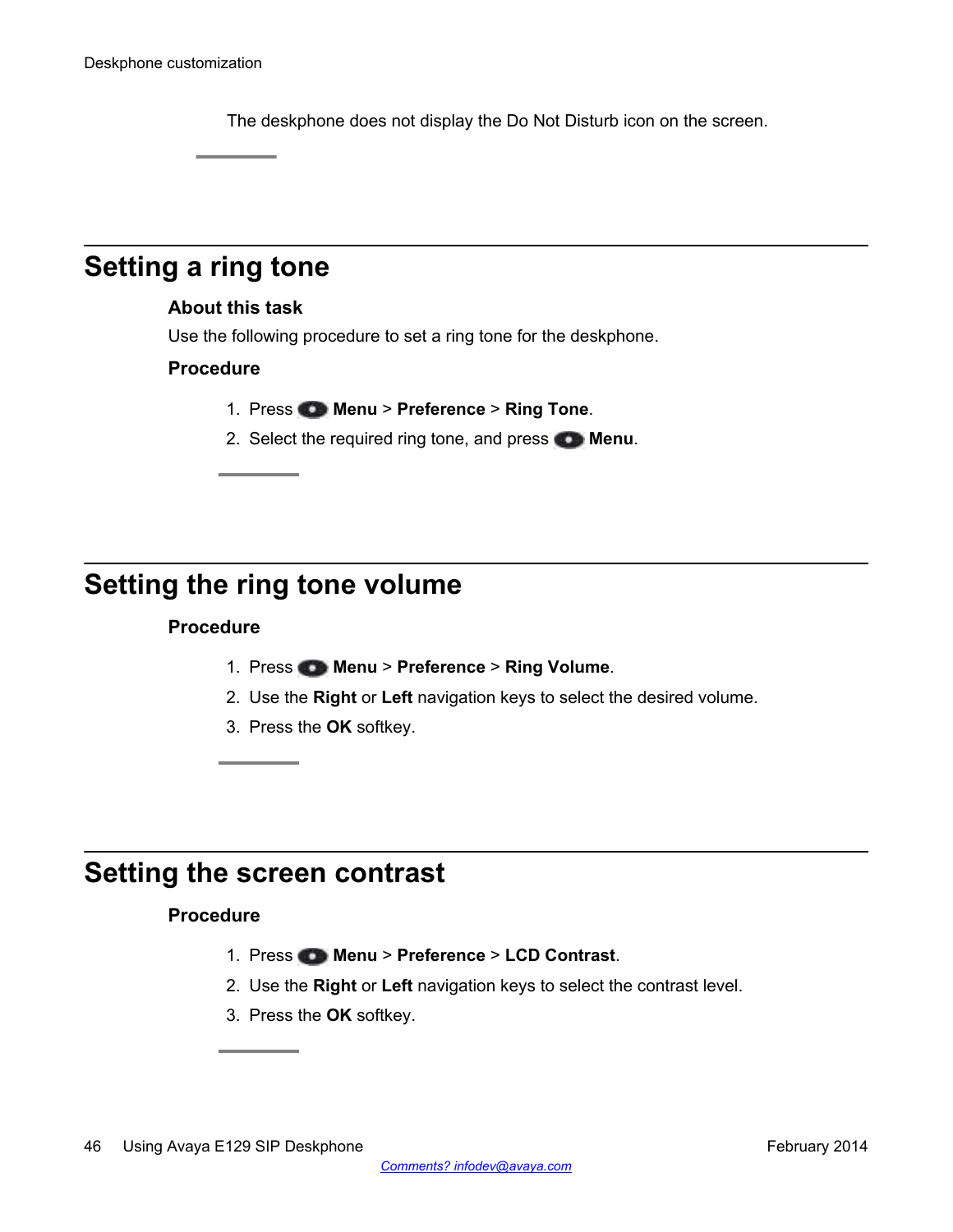# <span id="page-46-0"></span>**Setting a display language**

#### **Procedure**

- 1. Press **Menu** > **Preference** > **Display Language**.
- 2. Select the required language, and press **Menu**.

# **Setting the date and time**

- 1. Press **Menu** > **Preference** > **Time Settings**.
- 2. Enter the date and time.
- 3. Press the **OK** softkey.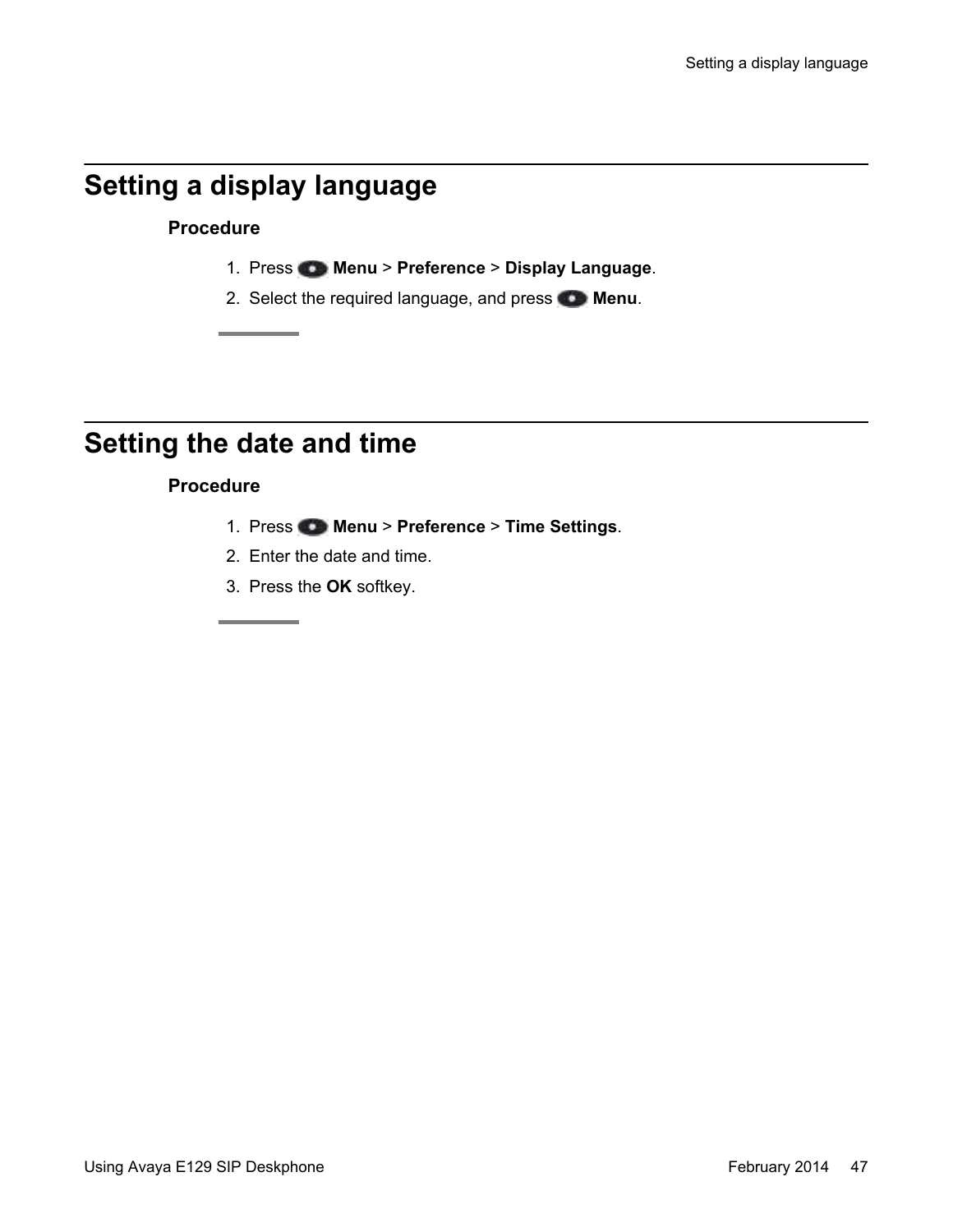Deskphone customization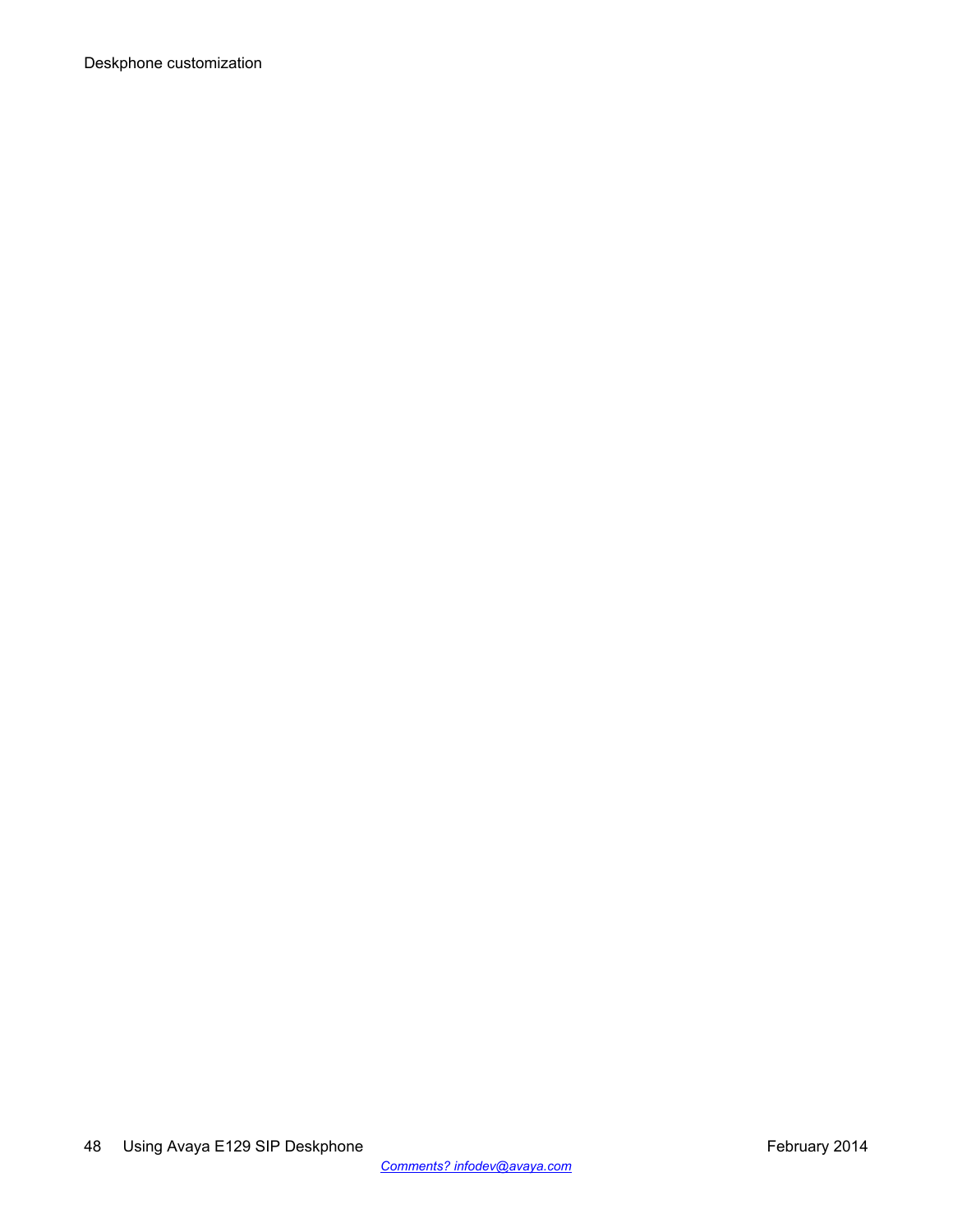# <span id="page-48-0"></span>**Chapter 12: Deskphone diagnostics**

The Avaya E129 SIP Deskphone provides the option to check the audio and the dial pad of the deskphone.

## **Performing audio check**

#### **About this task**

Use the following procedure to check whether the audio of the deskphone is functional.

#### **Procedure**

- 1. Press **Menu** > **Factory Functions** > **Audio Loopback**.
- 2. Speak to test the deskphone. If the audio is functional, you can hear your own voice.
- 3. To end the audio check, press **Menu**.

## **Checking deskphone keys**

#### **About this task**

Use the following procedure to check that the deskphone keys and the LED are functional.

- 1. Press **Menu** > **Factory Functions** > **Diagnostic Mode**. The MWI LED starts to glow red.
- 2. Press the key that you want to check. The deskphone displays the name of the key on the screen. If the name does not match the key that you pressed, it implies that there is some problem with the key. If you pressed **Call**, the MWI LED turns green.
- 3. To end the key check, press **Menu**.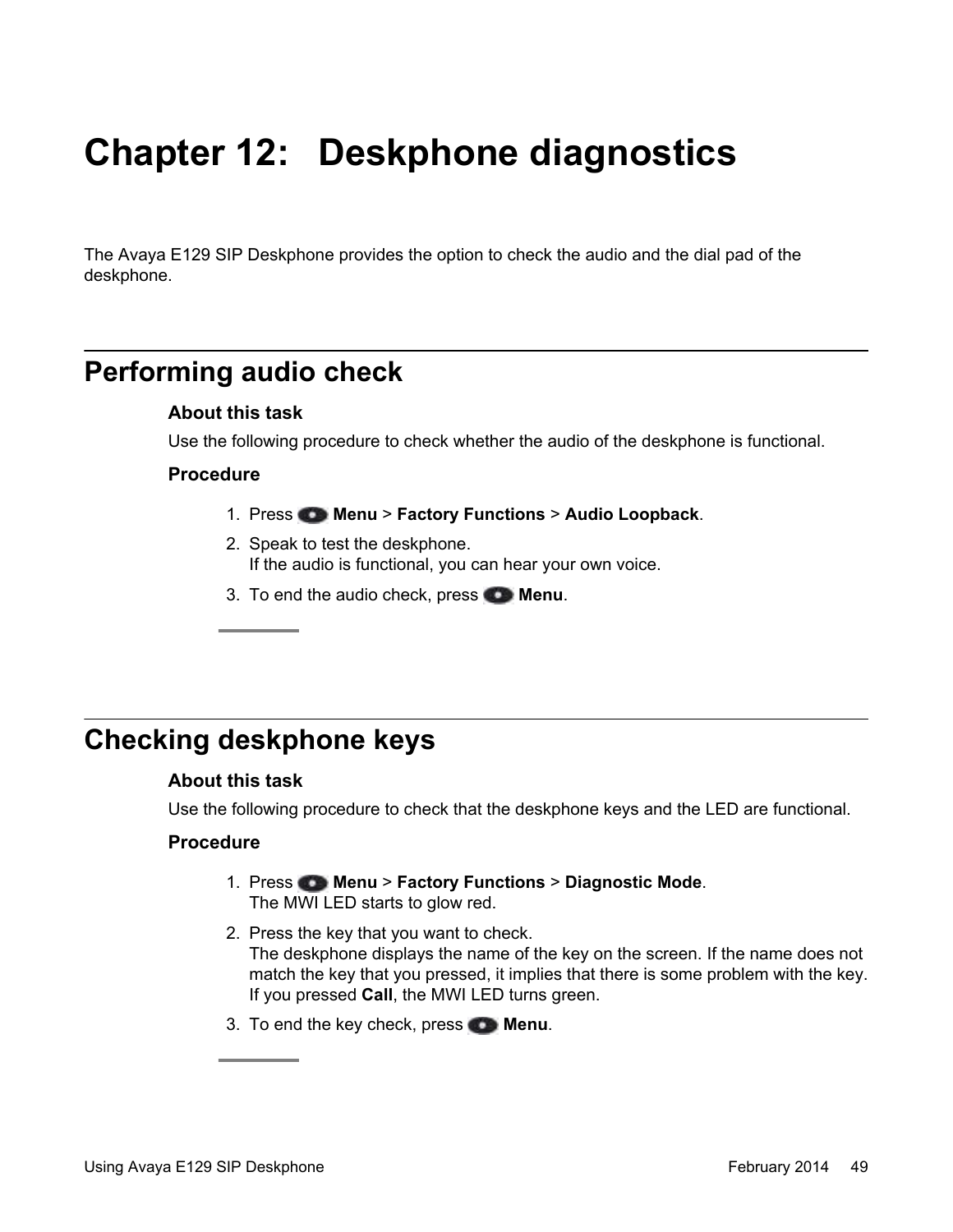# <span id="page-49-0"></span>**Checking deskphone dial pad**

#### **About this task**

Use the following procedure to check whether the deskphone dial pad is functional. You must press all keys to end the dial pad check.

- 1. Press **Menu** > **Factory Functions** > **Keyboard Diagnostic**. The deskphone displays names of all keys on the screen.
- 2. Press a key. The deskphone removes the name of the key that you pressed.
- 3. Repeat Step 2 for all the keys on the dial pad. The deskphone ends the check when you finish pressing all the keys on the dial pad.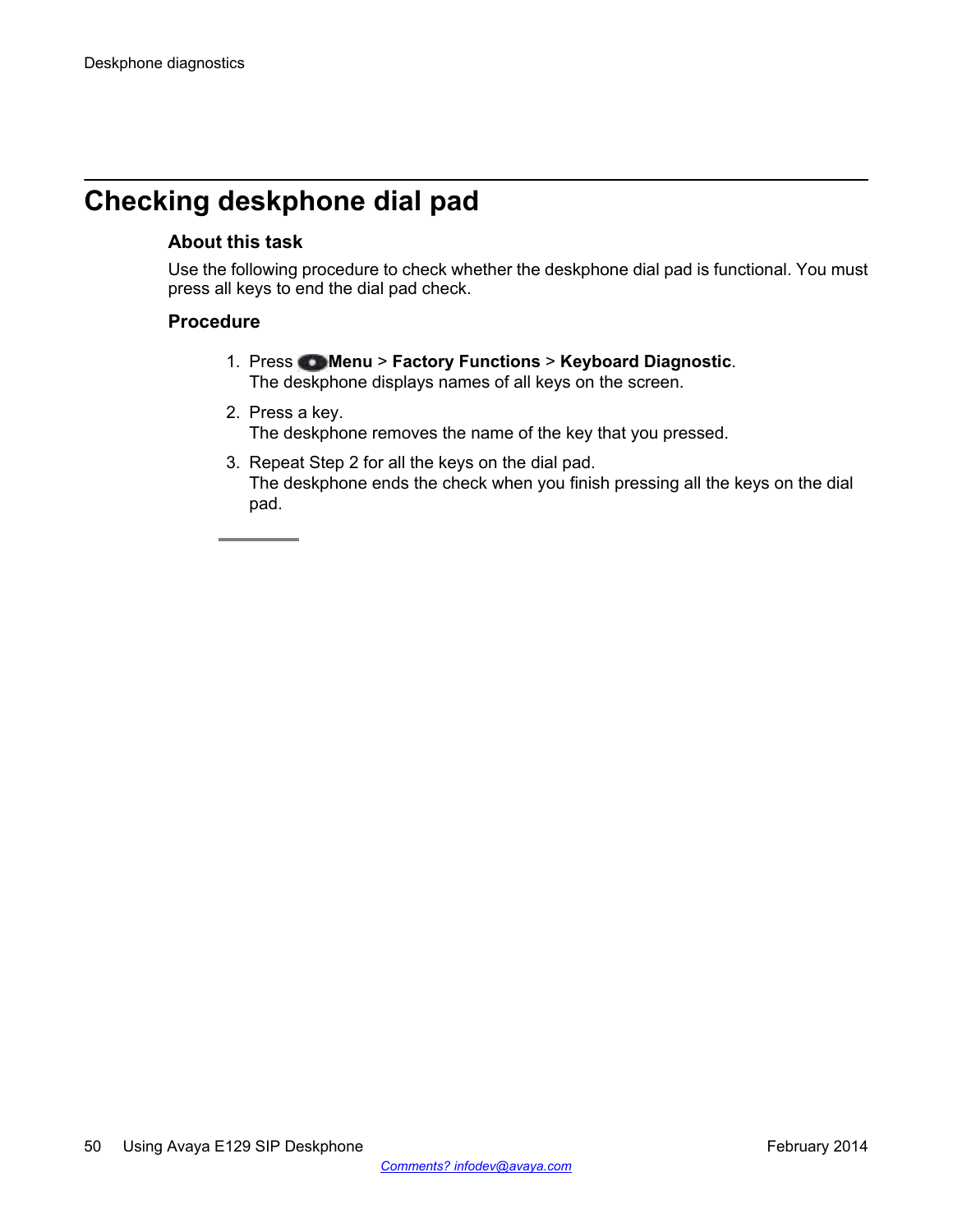#### Index

### <span id="page-50-0"></span> $\overline{A}$

### $\overline{B}$

# $\overline{\mathbf{c}}$

| deleting all entries of specific call type 36 |  |
|-----------------------------------------------|--|
|                                               |  |
|                                               |  |
|                                               |  |
|                                               |  |
|                                               |  |
|                                               |  |

### $\overline{\mathsf{D}}$

| all entries of specific call type  36 |  |
|---------------------------------------|--|
|                                       |  |
|                                       |  |
|                                       |  |
|                                       |  |
|                                       |  |
|                                       |  |
|                                       |  |
|                                       |  |
|                                       |  |
|                                       |  |
|                                       |  |